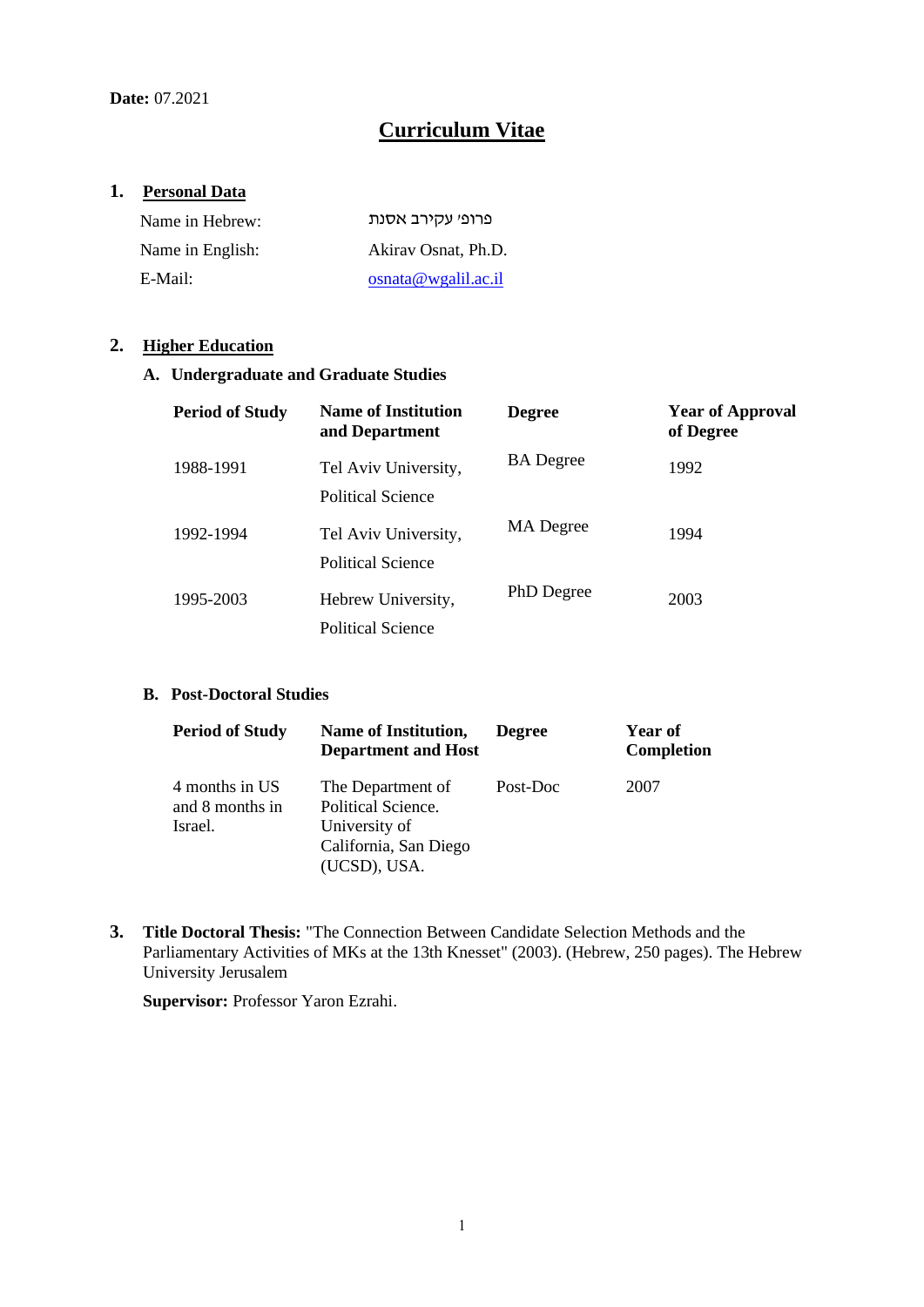# **4. Academic Ranks and Tenure in Institutes of Higher Education**

| <b>Dates</b> | <b>Name of Institution and Department</b>                       | <b>Rank/Position</b>       |
|--------------|-----------------------------------------------------------------|----------------------------|
| 1997-2003    | Western Galilee College, Political<br>Science                   | <b>Adjunct Lecturer</b>    |
| 1997-2000    | The Open University, Political Science                          | Advisor                    |
| 2003-2012    | Western Galilee College, Political<br>Science                   | Lecturer                   |
| 2012-Present | Western Galilee College, Political<br>Science                   | Senior Lecturer            |
| 2003-Present | University of Haifa, the School of<br><b>Political Sciences</b> | <b>Adjunct Lecturer</b>    |
| 2016         | <b>Stanford University, Political Science</b>                   | Visiting Scholar           |
| 2020-Present | Western Galilee College, Political<br>Science                   | <b>Associate Professor</b> |

# **5. Offices in Academic Administration**

| From-To      | <b>Offices in Academic Administration</b>                                                                                                                                                           |
|--------------|-----------------------------------------------------------------------------------------------------------------------------------------------------------------------------------------------------|
| 2011-2013    | Co-Initiator and Co-chair (with Dr. Ari Neuman) of the teacher training of<br>faculty members, which led to the establishment of the division for<br>promoting teaching at Western Galilee College. |
| 2013-2017    | Member of the steering team of the division for promoting teaching at<br>Western Galilee College.                                                                                                   |
| 2015-2017    | Head of the Division of Human Resources, Western Galilee College.                                                                                                                                   |
| 2015-Present | Head of the Department of Political Science, Western Galilee College.                                                                                                                               |
| 2016-2017    | Member of the strategic committee of Western Galilee College.                                                                                                                                       |
| 2017         | Member of the scientific committee of the Israel Political Science<br>Association.                                                                                                                  |
| 2017         | Member of the Israel Political Science Association's committee for the best<br>book award                                                                                                           |
| 2018         | Chairperson of the teaching committee for interdisciplinary studies at<br>Western Galilee College                                                                                                   |
| 2018         | Member of the internal academic council of Western Galilee College                                                                                                                                  |
| 2019-Present | Head of the Galilee Research Institute, Western Galilee College                                                                                                                                     |
| 2019-Present | Vice president of the Israel Political Science Association (ISPSA).                                                                                                                                 |
|              |                                                                                                                                                                                                     |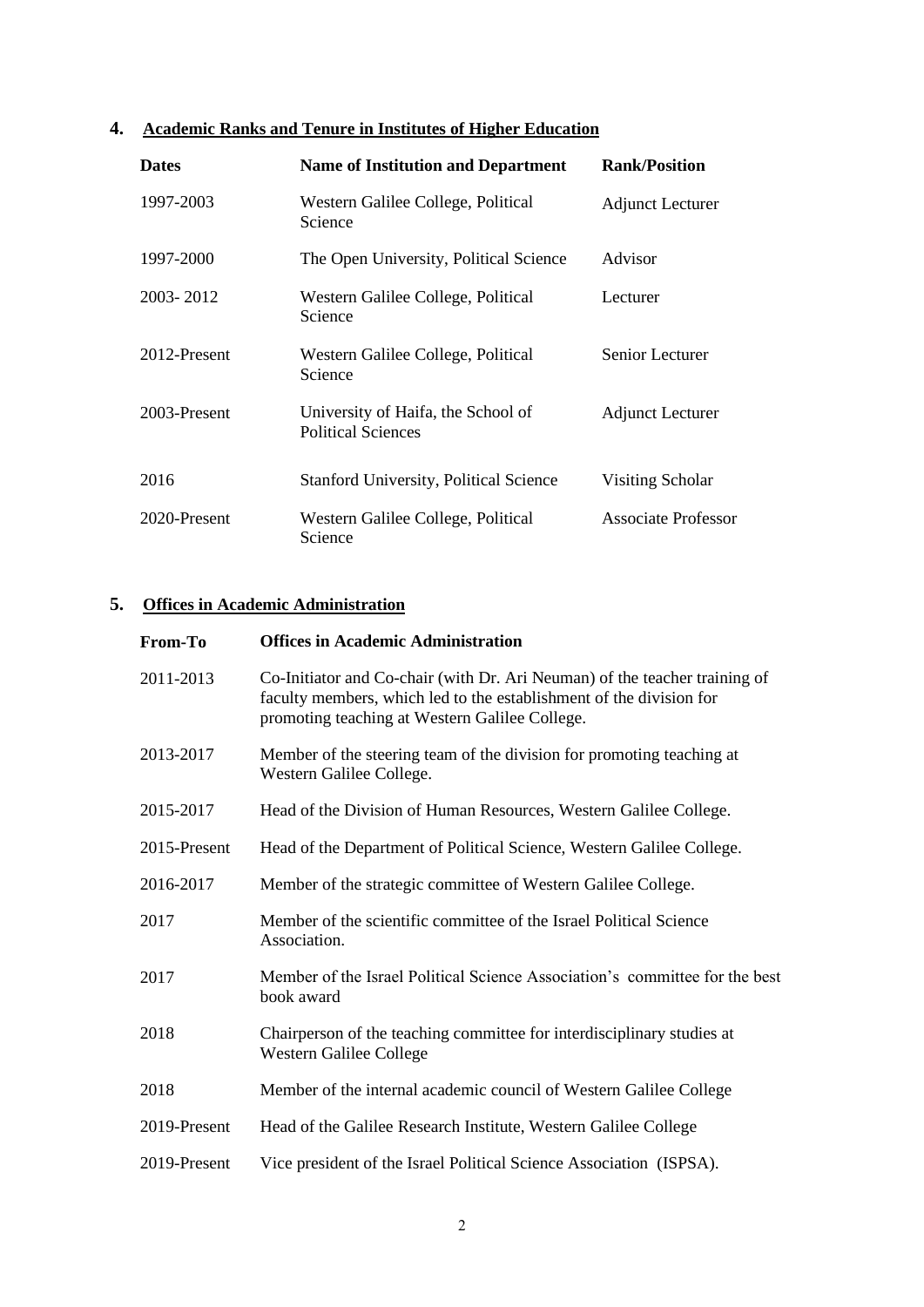| <b>From-To</b> | <b>Offices in Academic Administration</b>                                                                                             |
|----------------|---------------------------------------------------------------------------------------------------------------------------------------|
| 2020-Present   | Board member of the Research Committee of Legislative Specialists (RCLS)<br>of the International Political Science Association (IPSA) |
| 2020-Present   | The Western Galilee College president' advisor for gender fairness.                                                                   |
| 2020-Present   | Board member of the Israeli Association of legislation                                                                                |

## **6. Scholarly Positions and Activities outside the Institution**

### **Reviewer for Academic Journals**

- 1. American Political Science Review (SJR=Q1, IF=3.895).
- 2. Party Politics (SJR=Q1, IF=2.615)
- 3. Political Research Quarterly (SJR=Q1, IF=1.581)
- 4. British Journal of Political Science (SJR=Q1, IF=4.292)
- 5. Journal of Legislative Studies (SJR=Q1)
- 6. Public Choice (SJR=Q1, IF=0.970)

#### **Membership in Academic Associations**

- 1. American Political Science Association (APSA)
- 2. Israel Political Science Association (ISPSA)
- 3. International Political Science Association (IPSA)
- 4. European Consortium for Political Research (ECPR)
- 5. Midwest Political Science Association (MPSA)

#### **Membership in Academic Activities**

- 1. Member of the advisory board of the Pathways Project, an international cooperation led by four universities: University of Amsterdam (Netherlands), University of Bamberg (Germany), University of Leicester (United Kingdom), University of Manchester (United Kingdom), and SciencesPo (France), studying representation, gender and minority representation, and immigrants and representation (2015-2017).
- 2. ParlGov contributor. ParlGov is a data infrastructure for political science and contains information for all EU and most OECD democracies (37 countries). <http://www.parlgov.org/documentation/credits/>
- 3. Member of the executive committee of the Israel Political Science Association (2018-Present).
- 4. Vice president of the Israel Political Science Association (2018-Present).
- 5. Voluntary mentor for the Passages Project, which provides Ph.D. candidates and postdoc candidates with professional networking. Established by Professor David Levi-Faur from the Hebrew University (2018).
- 6. Chairperson of the annual meeting of the Israel Political Science Association (2018-2019).
- 7. One of the research coordinators of parliament and pedantic project of the RCLS (2020- Present). (The research coordinators are: Prof. Dr. Kenneth Coghill, Swinburne University, Australia; Dr. Petra Guasti, University of Jena and the Czech Academy of Sciences, Prague; Prof. Dr. Werner Patzelt, Dresden University of Technology; PD Dr. Sven T. Siefken, Martin-Luther-Universität Halle-Wittenberg, Germany (lead).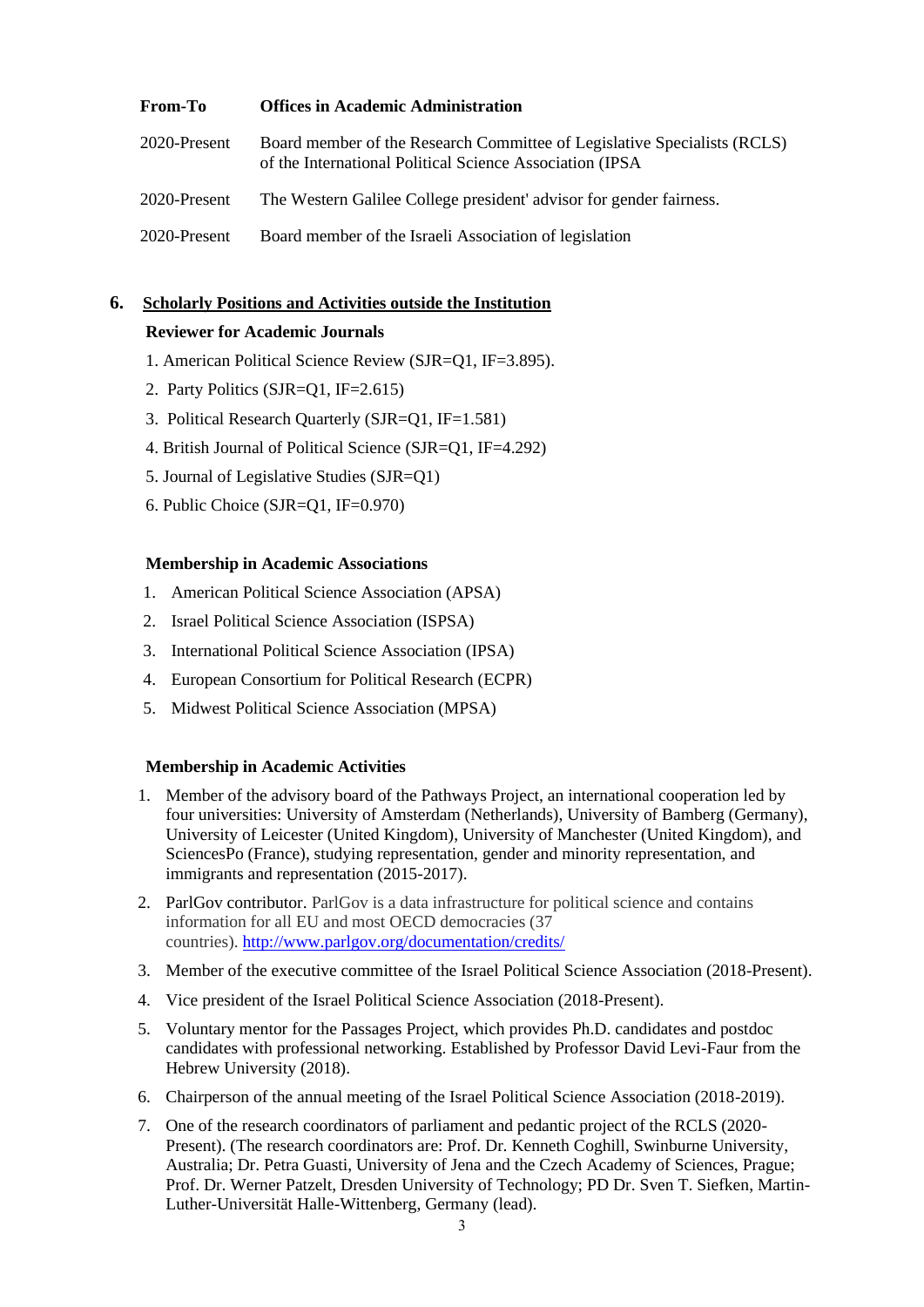#### **Reviewer of MA, PhD and tenure candidates**

- 1. Reviewer of Masters thesis entitled 'The Influence of Available Electronic Information on Perception of Representativeness, Governance, and Decision-Making among Council-Members at Local Authorities' by Shunit Harpaz. University of Haifa, School of Political Science (2012).
- 2. Reviewer of PhD thesis entitled 'Turnover of Knesset Members in Israel: Its Patterns and Causes, 1949-2013', by Yael Hadar. The Hebrew University, The Department of Political Science (2017).
- 3. Reviewer of the article ' Unpacking Party Unity: The Combined Effects of Electoral Systems and Candidate Selection Methods on Legislative Attitudes and Behavioral Norms' by Reut Itzkovitch-Malka, for her candidacy for tenure at the Hebrew University, The Department of Political Science (2017).
- 4. Reviewer of PhD thesis entitled 'The Constructive Vote of No-Confidence' by Ayelet Rubabshi Shitrit. The Hebrew University, The Department of Political Science (2019).
- 5. Reviewer of Masters thesis entitled ' Creation of governance by a prime minister in a parliamentary institutional structure in which veto players and veto points operate' by Yishay Haim Barak. Interdisciplinary Center Herzliya Lauder School of Government, Diplomacy & Strategy (2020).
- 6. Reviewer of PhD thesis entitled 'In-Between Space: Women Between Community Politics and Local Elections' by Orly Reuveni. Ben-Gurion University of the Negev, Department Social Work (2021).

#### **Membership in committees as an academic advisor**

- 1. Member of the executive committee for creating 'Government Indicators: Governability, Performance and Effectiveness' of the Citizen's Empowerment Center in Israel (CECI), a nonprofit organization dedicated to diagnosing systemic failures in the government system and devising methods to monitor progress toward social and political changes through research and education (2015).
- 2. Member of a research group entitled 'Measurements and their Challenges: From Practice to Theory'. The Hebrew University, Department of Political Science. With Professor David Levi-Faur (2018).

#### **Public activities using my academic expertise**

- 1. "Women in National and Local Politics in Israel". International Workshop on **Gender and Local Governance**. June 30, 2013. Golda Meir Carmel Center. Haifa. Israel.
- 2. "Women to Local Government". **Local Government Community 10th Conference**. May 17, 2016. University of Haifa.
- 3. "Women's Political Participation"**. The NGO Committee on the Status of Women**. March 12, 2018. United Nations, New York.
- 4. "Active Civic Engagement"**.** Keynote speaker. **ISEF Annual Meeting**. March 23, 2018**.**  Ashkelon, Israel.
- 5. "Women Wage Peace". **Light up UN decision 1325**. November 11, 2020.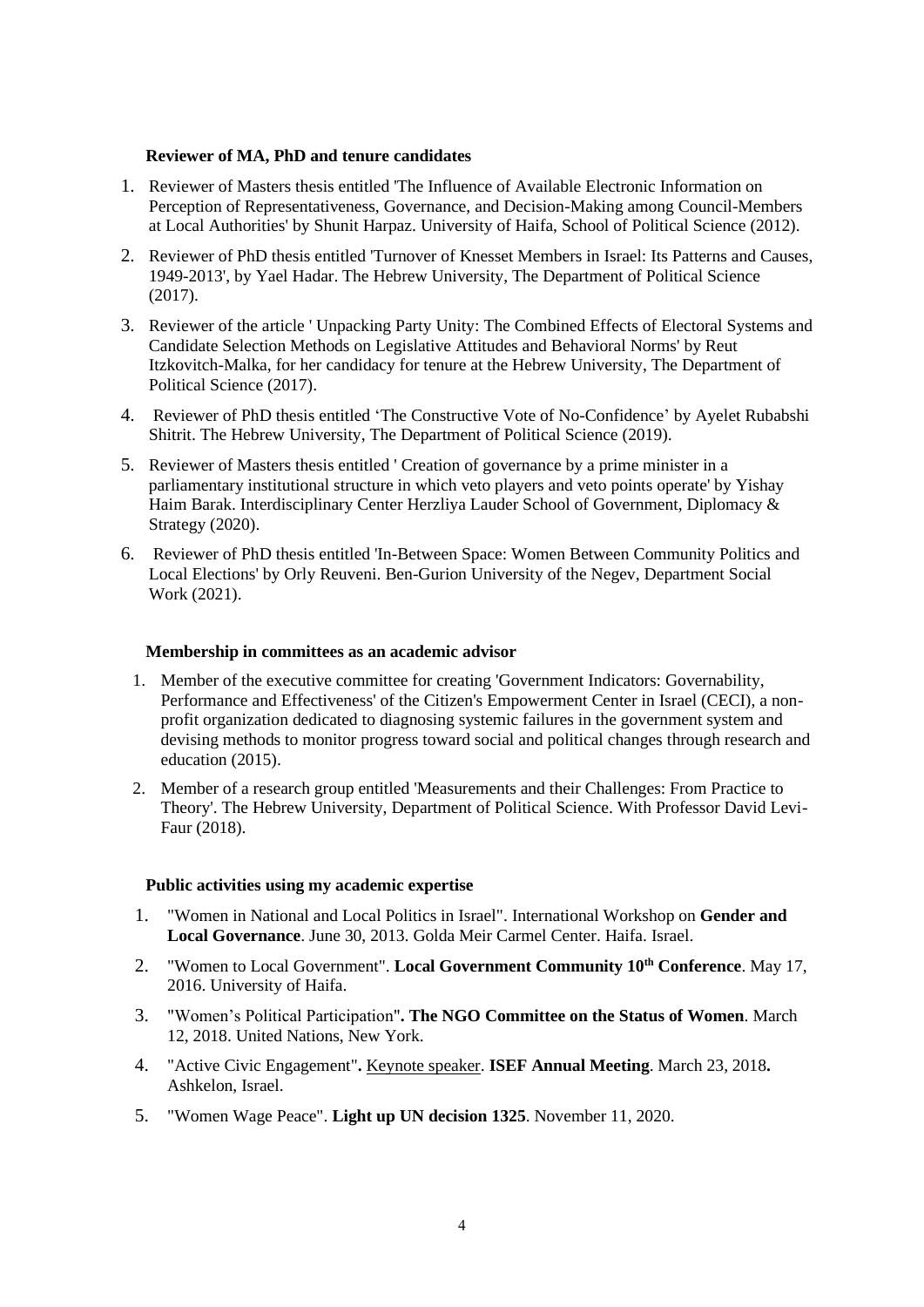# **7. Participation in Scholarly Conferences**

# **a. Active Participation - Israel**

| Date             | <b>Name of Conference</b>                                                                                                    | <b>Place of</b><br><b>Conference</b>                   | Subject of<br><b>Lecture/Discussion</b>                                                                                   | Role                                        |
|------------------|------------------------------------------------------------------------------------------------------------------------------|--------------------------------------------------------|---------------------------------------------------------------------------------------------------------------------------|---------------------------------------------|
| May 2005         | <b>Israel Political</b><br><b>Science Association</b><br>(ISPSA), The Annual<br>Conference                                   | Tel-Aviv - Jaffa<br>Academic<br>College                | The parliamentary<br>question as a tool for<br>the supervision of the<br>government's work                                | Presenter                                   |
| November<br>2005 | New Voices in<br>Political Science $-1st$<br><b>Annual Young</b><br>Researchers<br>Conference in<br><b>Political Science</b> | Bar-Ilan<br>University                                 | The primaries and their<br>effect on the behavior<br>of the elected<br>representatives in the<br>13 <sup>th</sup> Knesset | Presenter                                   |
| May 2006         | <b>Israel Political</b><br>Science Association<br>(ISPSA), The Annual<br>Conference                                          | Open<br>University,<br>Raanana                         | Developing an index<br>for assessing the<br>quality of private MKs'<br>bills                                              | Presenter                                   |
| February<br>2007 | The Israel Council on<br>Social Welfare<br>$(ICSW)$ 4 <sup>th</sup> Annual<br>Conference                                     | <b>Ben Gurion</b><br>University of the<br>Negev        | The promise of social<br>change                                                                                           | Presenter                                   |
| May 2007         | <b>Israel Political</b><br><b>Science Association</b><br>(ISPSA), The Annual<br>Conference                                   | Western Galilee<br>College                             | Local representatives:<br>What do they do?                                                                                | Presenter                                   |
| May 2008         | <b>Israel Political</b><br>Science Association<br>(ISPSA), The Annual<br>Conference                                          | Beit Berl<br>Academic<br>College, Kfar<br>Saba         | Agenda control in the<br>Israeli Knesset during<br>Ariel Sharon's second<br>government                                    | Presenter                                   |
| April 2009       | <b>Israel Political</b><br>Science Association<br>(ISPSA), The Annual<br>Conference                                          | Academic<br>College of<br><b>Emek Yezreel</b>          | Methodology in<br>political science                                                                                       | Chair of<br>the session<br>and<br>presenter |
| May 2010         | <b>Israel Political</b><br><b>Science Association</b><br>(ISPSA), The Annual<br>Conference                                   | Interdisciplinary<br>Center Herzliya                   | Studying methodology<br>in political science                                                                              | Chair of<br>the session<br>and<br>presenter |
| December<br>2010 | Perspectives of Israeli<br><b>Politics Conference</b><br>in Memory of Prof.<br>Asher Arian                                   | University of<br>Haifa                                 | Legislators'<br>productivity                                                                                              | Presenter                                   |
| May 2011         | <b>Israel Political</b><br><b>Science Association</b>                                                                        | <b>Ben-Gurion</b><br>University of the<br><b>Negev</b> | Minority-Majority<br>relations in Arab MKs'<br>speeches                                                                   | Presenter                                   |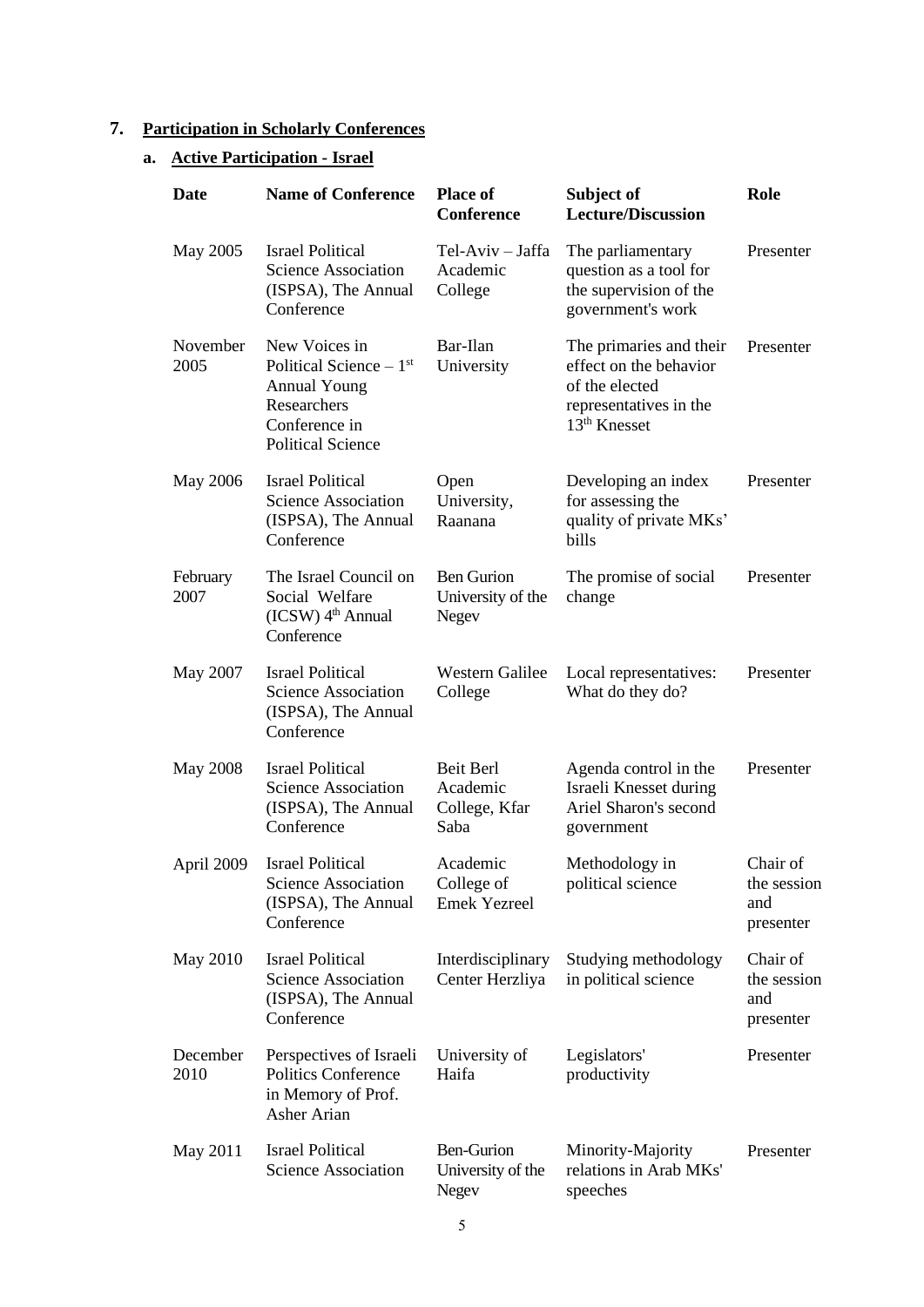| <b>Date</b>       | <b>Name of Conference</b>                                                                                                                       | <b>Place of</b><br><b>Conference</b> | Subject of<br><b>Lecture/Discussion</b>                                                                              | Role                                       |
|-------------------|-------------------------------------------------------------------------------------------------------------------------------------------------|--------------------------------------|----------------------------------------------------------------------------------------------------------------------|--------------------------------------------|
|                   | (ISPSA), The Annual<br>Conference                                                                                                               |                                      |                                                                                                                      |                                            |
| * May<br>2012     | Toward a New<br>Partnership: George<br><b>Washington University</b><br>and Western Galilee<br>College                                           | <b>Western Galilee</b><br>College    | Budgeting education $-$<br><b>Essence</b> and<br>effectiveness                                                       | Presenter                                  |
| <i>*June 2012</i> | The Fourth Bridges<br><b>International Faculty</b><br>Workshop                                                                                  | <b>Western Galilee</b><br>College    | Information and<br>communication<br>technology integration<br>in Western Galilee<br>College                          | Presenter                                  |
| *February<br>2014 | The 9 <sup>th</sup> Chais<br>Conference for the<br>Study of Innovation<br>and Learning<br>Technologies:<br>Learning in the<br>Technological Era | <b>Open University</b><br>Ra'anana   | The role of team work<br>in the assimilation of<br>changes in teaching<br>attitudes and assisted<br>teaching methods | Presenter                                  |
| *June 2014        | George Washington<br>University and<br><b>Western Galilee</b><br>College Seminar                                                                | <b>Western Galilee</b><br>College    | Gender, education and<br>policy in local<br>government                                                               | Presenter                                  |
| *November<br>2015 | Workshop -<br>Institutional<br>determinants of<br>legislative coalition<br>management                                                           | Tel Aviv<br>University               | Twitter and<br>representatives                                                                                       |                                            |
| <i>*May</i> 2019  | <b>Israel Political</b><br><b>Science Association</b><br>(ISPSA), The Annual<br>Conference                                                      | <b>Western Galilee</b><br>College    | The MINT Model and<br>gender mainstreaming                                                                           | Presenter<br>and<br>organizer              |
| *December<br>2019 | <b>Israel Association for</b><br><b>Japanese Studies</b>                                                                                        | The Hebrew<br>University             | Legislators'<br>productivity in Japan,<br>the UK and Israel                                                          | Presenter                                  |
|                   |                                                                                                                                                 |                                      |                                                                                                                      | With<br>Professor<br>Masuyama              |
| *February         | Israeli Democracy                                                                                                                               | The Hebrew                           | The inflated measures<br>of<br>government                                                                            | With                                       |
| 2020              | and Politics                                                                                                                                    | University                           | instability                                                                                                          | Dr.<br>Shomer<br>and<br>Professor<br>Rasch |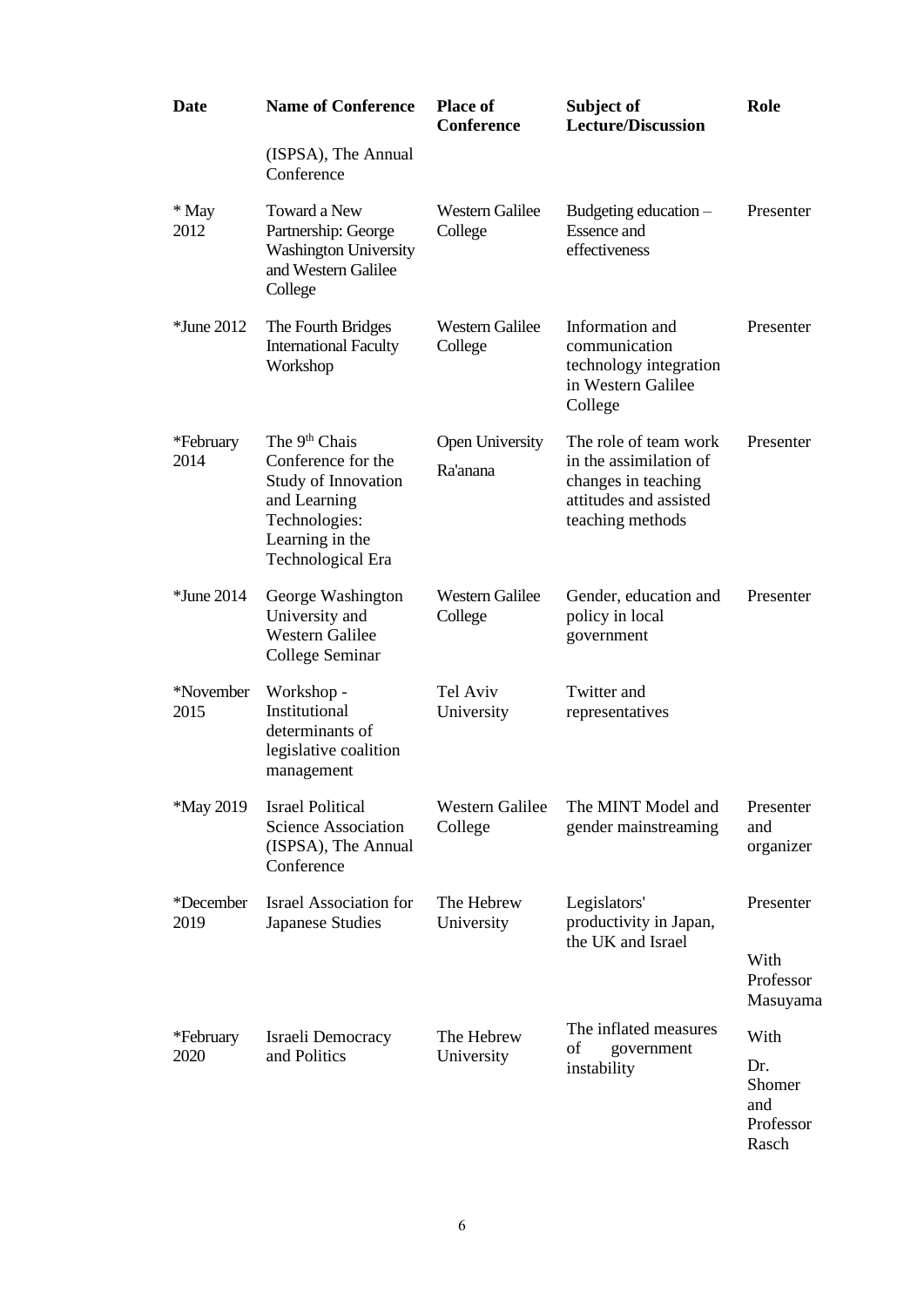| <b>Date</b>              | <b>Name of Conference</b>                                                           | <b>Place of</b><br>Conference  | Subject of<br><b>Lecture/Discussion</b>                                                     | Role                          |
|--------------------------|-------------------------------------------------------------------------------------|--------------------------------|---------------------------------------------------------------------------------------------|-------------------------------|
| **January<br>2021        | Israeli Association of<br>Legislation                                               | Bar-Ilan<br>University         | Parliamentary oversight<br>and Covid-19                                                     | Presenter                     |
| $**$<br>February<br>2021 | The Galilee Research<br>Institute                                                   | The Western<br>Galilee College | The North - the source<br>of accelerating<br>economic growth and<br>reducing gaps in Israel | Presenter<br>and<br>organizer |
| $**$<br>May 2021         | <b>Israel Political</b><br>Science Association<br>(ISPSA), The Annual<br>Conference | Zefat academic<br>college      | A year of vicissitudes:<br>elections, multicultural,<br>governability and<br>leadership     | Organizer<br>member           |
| $**$<br>June 2021        | Multidisciplinary<br>Department and<br>Israeli hope                                 | The Western<br>Galilee College | Marginal groups in<br>Israeli society:<br>distresses and<br>challenges.                     | Round<br>table<br>participant |
| ** June<br>2021          | The Western Galilee<br>researchers'<br>conference                                   | The Western<br>Galilee College | Entrepreneurship from<br>a variety of aspects                                               | Participant                   |

# **b. Active Participation - International**

| <b>Date</b>       | Name of<br><b>Conference</b>                                                                                  | <b>Place of</b><br><b>Conference</b> | Subject of<br><b>Lecture/Discussion</b>                                                                  | Role                           |
|-------------------|---------------------------------------------------------------------------------------------------------------|--------------------------------------|----------------------------------------------------------------------------------------------------------|--------------------------------|
| <b>July 2006</b>  | International<br><b>Political Science</b><br>Association (IPSA)<br>Conference                                 | Fukuoka,<br>Japan                    | The primaries and their<br>effect on the behavior of<br>elected representatives in the<br>$13th$ Knesset | Presenter                      |
| April 2007        | <b>Midwest Political</b><br><b>Science Association</b><br>(MPSA) 65 <sup>th</sup><br><b>Annual Conference</b> | Chicago,<br><b>USA</b>               | How the lobby for the<br>reduction of social<br>disparity influences the<br>executive administration     | Presenter                      |
| April 2009        | European Consortium<br>for Political Research<br>$(ECPR)$ 37 <sup>th</sup> Joint<br>Sessions and<br>Workshops | Lisbon,<br>Portugal                  | Setting the agenda by<br>motions: Comparison<br>between Israel and<br>England                            | Presenter<br>and<br>discussant |
| September<br>2010 | <b>American Political</b><br><b>Science Association</b><br>(APSA) Annual<br>Conference                        | Washington<br>DC, USA.               | Hard times in one-minute<br>speeches: The case of the<br>Israeli Parliament                              | Presenter                      |
| April 2011        | <b>Midwest Political</b><br>Science Association<br>(MPSA) 69 <sup>th</sup><br><b>Annual Conference</b>        | Chicago,<br><b>USA</b>               | From legislative<br>productivity to legislators'<br>productivity                                         | Presenter                      |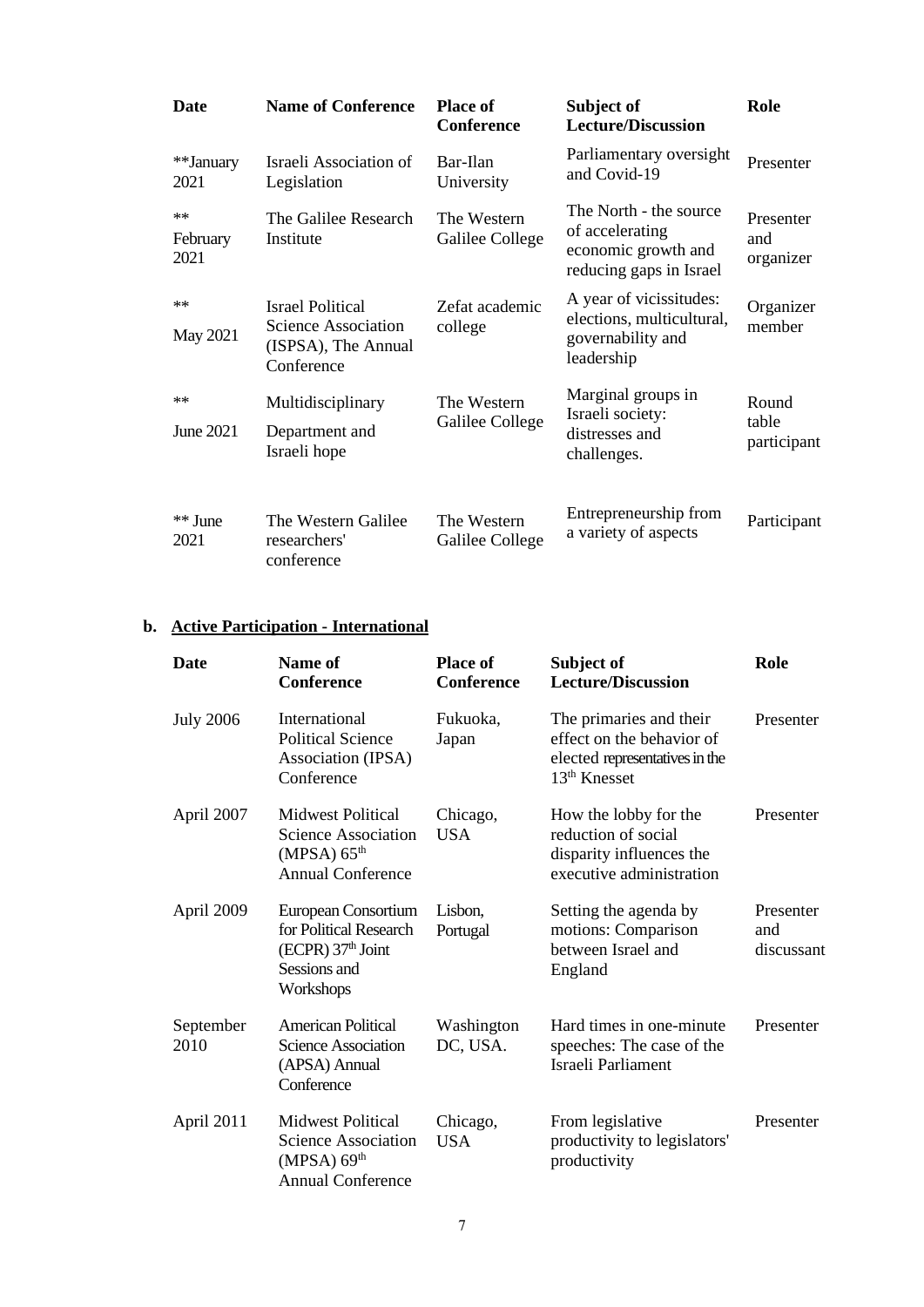| Date               | Name of<br><b>Conference</b>                                                                         | <b>Place of</b><br><b>Conference</b> | Subject of<br><b>Lecture/Discussion</b>                                                                                    | Role                                            |
|--------------------|------------------------------------------------------------------------------------------------------|--------------------------------------|----------------------------------------------------------------------------------------------------------------------------|-------------------------------------------------|
| <b>July 2011</b>   | 8 <sup>th</sup> Annual<br>International<br>Conference on Law                                         | Athens,<br>Greece                    | Preliminary framework for<br>significant legislation                                                                       | Presenter                                       |
| <i>*June 2012</i>  | The Inaugural<br><b>General Conference</b><br>of the ECPR<br><b>Standing Group on</b><br>Parliaments | Dublin,<br>Ireland                   | Position taking by opposition<br>members in the Israeli<br>Parliament 2000-2005                                            | Presenter<br>and<br>discussant                  |
| <i>*July</i> 2012  | IPSA - XXII World<br><b>Congress of Political</b><br>Science                                         | Madrid,<br>Spain                     | Position taking by opposition<br>members in the Israeli<br>Parliament 2005-2011                                            | Presenter                                       |
| *March<br>2013     | <b>ECPR Joint Sessions</b><br>of Workshops                                                           | Mainz,<br>Germany                    | Cooperation strategies MPs<br>use to initiate and co-sponsor<br>bills                                                      | Presenter<br>and<br>discussant                  |
| <i>*July</i> 2014  | <b>IPSA - World</b><br><b>Congress of Political</b><br>Science                                       | Montreal,<br>Canada                  | Transparency and<br>accountability in legislatures:<br>The case of the 2013<br>elections in Israel                         | Presenter                                       |
| *September<br>2014 | <b>ECPR</b> General<br>Conference                                                                    | Glasgow,<br>Scotland                 | Legislators in a changing<br>digital world                                                                                 | Presenter                                       |
| *September<br>2015 | <b>American Political</b><br><b>Science Association</b><br>(APSA) Annual<br>Conference               | San<br>Francisco,<br><b>USA</b>      | Come on, let's tweet again<br>like we did last summer                                                                      | Presenter                                       |
| *September<br>2017 | <b>ECPR</b> General<br>Conference                                                                    | Oslo, Norway                         | Fragmented party systems<br>and flexible governments:<br>Investiture rules and<br>government formation in<br><b>Israel</b> | Presenter<br>With<br>Professor<br>Rasch         |
| *September<br>2018 | <b>American Political</b><br><b>Science Association</b><br>(APSA) Annual<br>Conference               | Boston, USA                          | The inflated measures of<br>governmental instability                                                                       | With<br>Professor<br>Rasch and<br>Dr.<br>Shomer |
|                    |                                                                                                      |                                      |                                                                                                                            | Dr.<br>Shomer<br>was the<br>presenter           |
| *September<br>2019 | <b>American Political</b><br><b>Science Association</b><br>(APSA) Annual<br>Conference               | Washington,<br>DC. USA               | Re-Election and<br>Parliamentary Activity in<br>Germany, Israel and the<br>UK                                              | Presenter<br>With<br>Professor<br>Saalfeld      |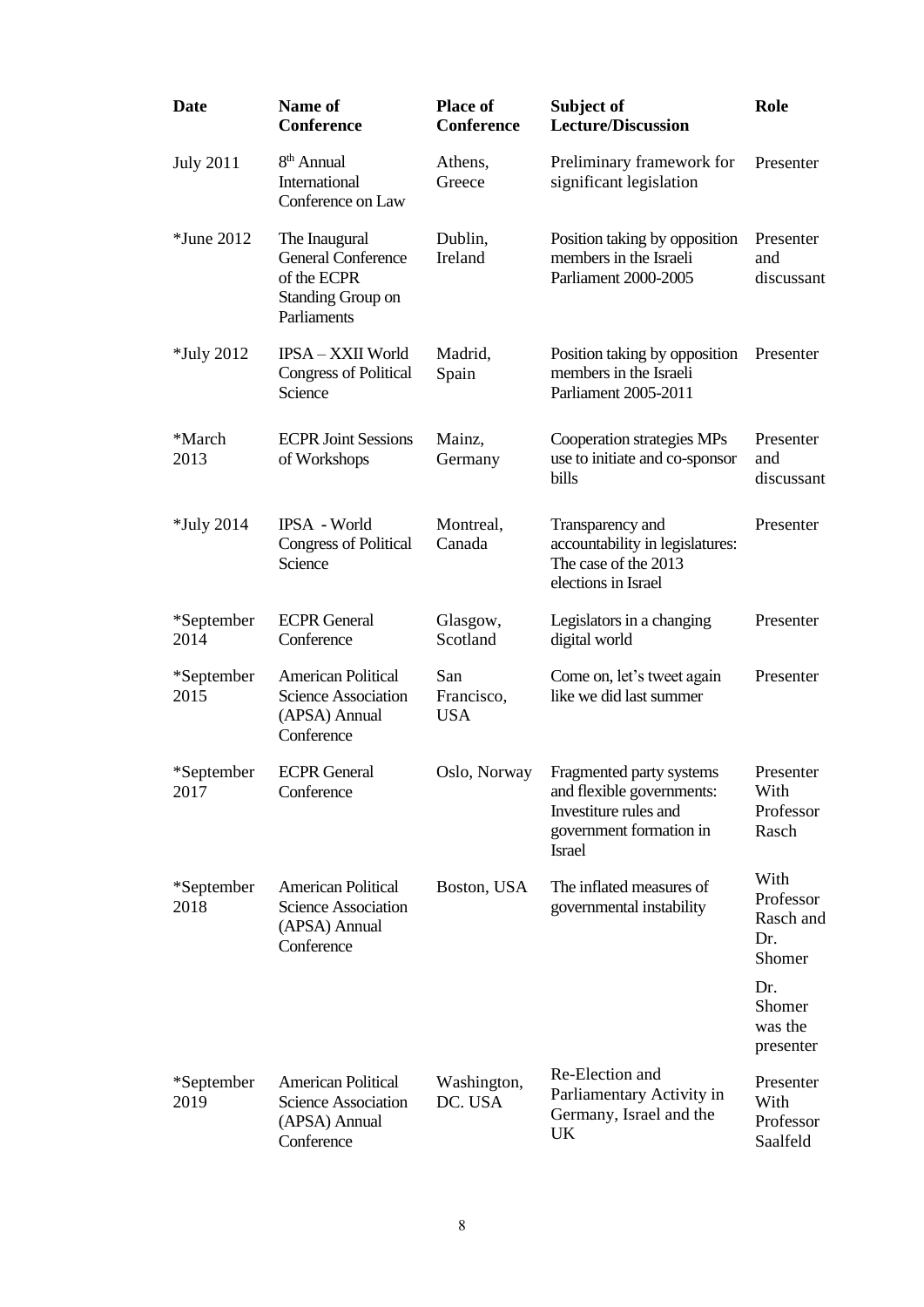| <b>Date</b> | Name of<br><b>Conference</b>                            | <b>Place of</b><br>Conference | Subject of<br><b>Lecture/Discussion</b>                                        | Role                                                   |
|-------------|---------------------------------------------------------|-------------------------------|--------------------------------------------------------------------------------|--------------------------------------------------------|
| **July 2021 | IPSA - World<br><b>Congress of Political</b><br>Science | Virtual<br>conference         | Electoral Rules and<br>Legislators' Activity in the<br>UK, Japan, and Israel   | Presenter<br>With<br>Professor<br>Mikitaka<br>Masuyama |
| **July 2021 | IPSA - World<br><b>Congress of Political</b><br>Science | Virtual<br>conference         | Parliaments in the<br>Pandemic: Comparing<br>Challenges and<br>Consequences I  | Chair                                                  |
| **July 2021 | IPSA - World<br>Congress of<br><b>Political Science</b> | Virtual<br>conference         | Parliaments in the<br>Pandemic: Comparing<br>Challenges and<br>Consequences II | Discussant                                             |

# c. **Organization of Conferences or Sessions**

| Date              | Name of<br><b>Conference</b>                                                                                  | <b>Place of</b><br><b>Conference</b>                    | Subject of<br><b>Conference/Role at</b><br><b>Conference/Comments</b>                | Role |
|-------------------|---------------------------------------------------------------------------------------------------------------|---------------------------------------------------------|--------------------------------------------------------------------------------------|------|
| December<br>2006  | The 2 <sup>nd</sup> Annual<br>Graduate<br>Conference in<br>Political Science in<br>Memory of Yitzhak<br>Rabin | University of<br>Haifa, Israel                          | Discussant and advisor for<br>PhD candidates in<br>legislative studies               |      |
| December<br>2009  | The 5 <sup>th</sup> Annual<br>Graduate<br>Conference in<br>Political Science in<br>Memory of Yitzhak<br>Rabin | The Hebrew<br>University,<br>Jerusalem<br><b>Israel</b> | Discussant and advisor for<br>PhD candidates in<br>legislative studies               |      |
| April 2011        | <b>Midwest Political</b><br><b>Science Association</b><br>(MPSA) 69 <sup>th</sup> Annual<br>Conference        | Chicago,<br><b>USA</b>                                  | Chair of session                                                                     |      |
| <b>July 2014</b>  | IPSA - World<br><b>Congress of Political</b><br>Science                                                       | Montreal,<br>Canada                                     | Member of the executive<br>committee of IPSA as the<br>Israeli representative        |      |
| <b>July 2018</b>  | IPSA - World<br><b>Congress of Political</b><br>Science                                                       | Brisbane,<br>Australia                                  | Member of the board of<br><b>RCLS</b> (Research<br>Committee Legislative<br>Studies) |      |
| September<br>2019 | <b>American Political</b><br><b>Science Association</b>                                                       | Washington,<br>DC, USA.                                 | Organizer of a session<br>about individual<br>legislative activity                   |      |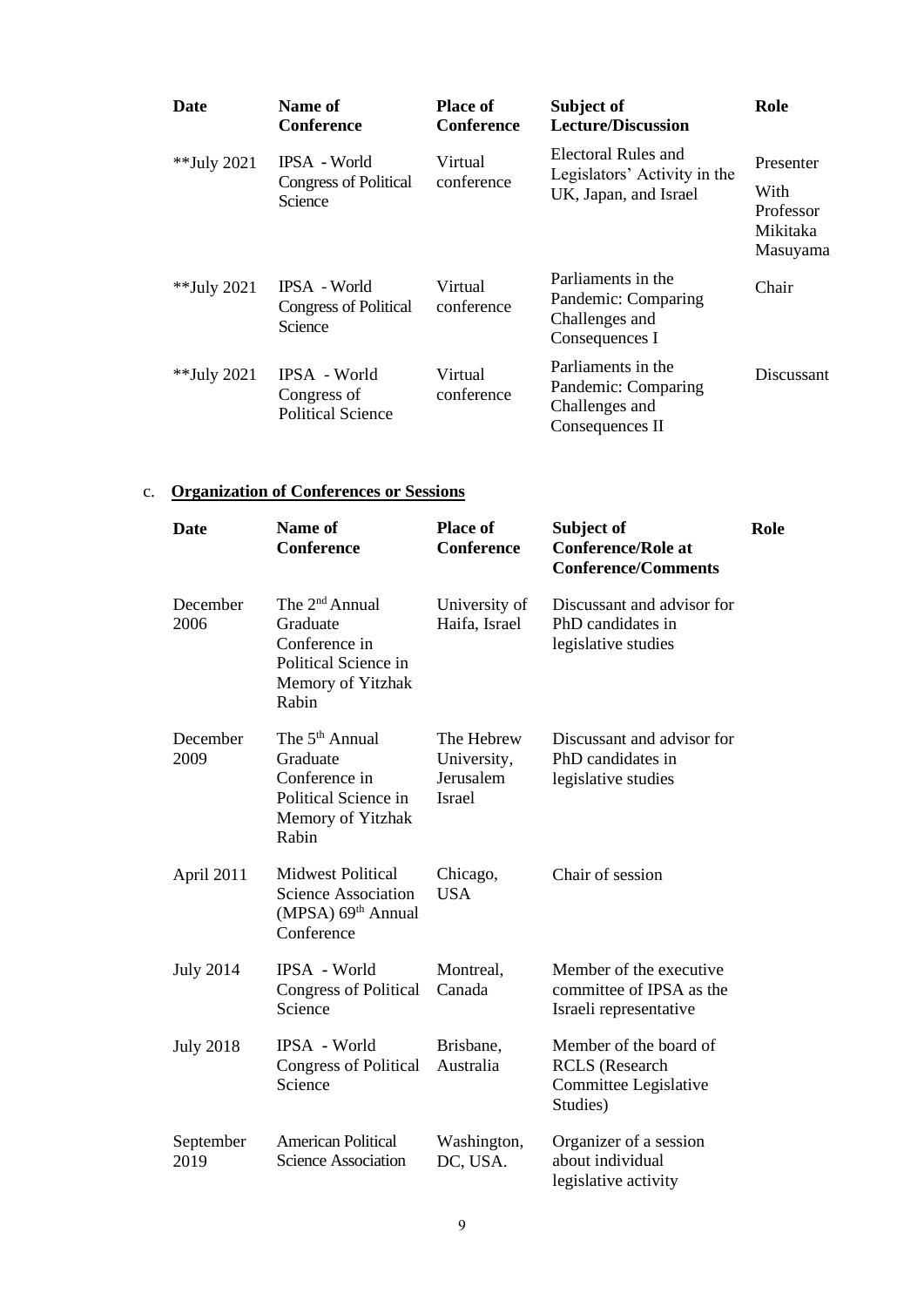| Date        | Name of<br><b>Conference</b>                            | <b>Place of</b><br><b>Conference</b> | Subject of<br><b>Conference/Role at</b><br><b>Conference/Comments</b> | Role |
|-------------|---------------------------------------------------------|--------------------------------------|-----------------------------------------------------------------------|------|
|             | (APSA) Annual<br>Conference                             |                                      | In addition, chair of<br>another session                              |      |
| **July 2021 | IPSA - World<br><b>Congress of Political</b><br>Science | Virtual<br>conference                | Organizer of a session<br>about parliament in<br>pandemic             |      |

### **8. Research Grants**

### **a. Grants Awarded**

| Role in<br><b>Research</b> | <b>Co-Researchers</b>                                                                       | <b>Topic</b>                                                                                     | <b>Funded</b><br>by/Amount                                        | Year      |
|----------------------------|---------------------------------------------------------------------------------------------|--------------------------------------------------------------------------------------------------|-------------------------------------------------------------------|-----------|
| PI.                        | Professor Cox,<br>Professor<br><b>McCubbins</b>                                             | Agenda Control in<br>the Israeli Knesset<br>during Ariel<br><b>Sharon's Second</b><br>Government | <b>Israel</b><br>Scholarship<br>Education<br>Foundation<br>(ISEF) | 2007      |
|                            |                                                                                             |                                                                                                  | \$10,000                                                          |           |
| $Co-PI$                    | Dr. Yael Shomer,                                                                            | The inflated                                                                                     | <b>ISF</b>                                                        | 2019-2022 |
|                            | Tel Aviv<br>University,<br>Department of<br><b>Political Science</b>                        | measures of<br>governmental                                                                      | Application<br>1543/19                                            |           |
|                            |                                                                                             | instability                                                                                      | 450,000 NIS<br>for three years                                    |           |
| $Co-PI$                    | Dr. Zvika Winer,<br><b>Western Galilee</b><br>College<br>Dr. Zahi Tavor<br>Academic College | Integration of<br>mentally disabled<br>people in the<br>community: The<br>willingness to pay     | The National<br>Insurance<br>Institute                            | 2020-2021 |
|                            | of Emek Yezreel                                                                             | and the new public<br>governability                                                              | 200,000 NIS<br>for two years                                      |           |

Based on the grant from 2007, I published an article (in Articles in Refereed Journals no. 2) Akirav, O., Cox, W.G., and McCubbins, D.M. (2010). Agenda Control in the Israeli Knesset during Ariel Sharon's Second Government. *Journal of Legislative Studies*, June, Vol.16, No.2, 251-267.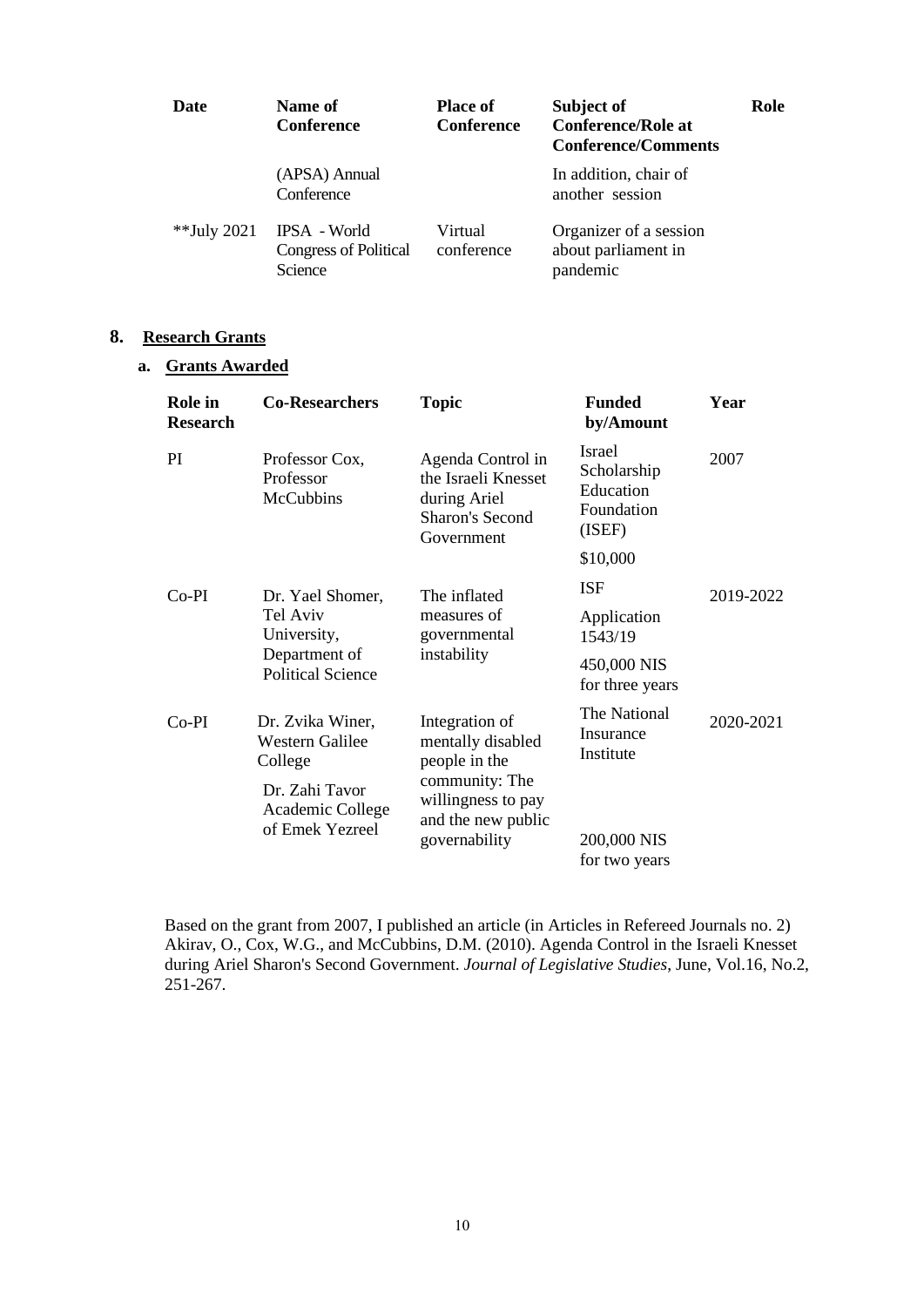# **b. Submission of Research Proposals - Pending**

| Role                  | <b>Co-Researchers</b>                                                                       | <b>Topic</b>                                                                        | <b>Funded by</b>                                 | Year | <b>Score</b> |
|-----------------------|---------------------------------------------------------------------------------------------|-------------------------------------------------------------------------------------|--------------------------------------------------|------|--------------|
| Leading<br>researcher | Pro. Gil Cohen,<br>Dr. Shagit Barel-<br>Shaked,<br>Dr. Shami Labib,<br>Dr. Arie Herscovici, | <b>Factors</b><br>predicting<br>participating in<br>informal<br>employment<br>among | <b>The</b><br>National<br>Insurance<br>Institute | 2021 | Pending      |
|                       | Dr. Limor Yehuda                                                                            | recipients of<br>unpaid leave<br>benefits.                                          |                                                  |      |              |

### **c. Submission of Research Proposal – Not Funded**

| Role    | $Co-$<br><b>Researchers</b> | <b>Topic</b>                                                                                            | <b>Funded by</b>                            | Year | <b>Score</b>                                                                       |
|---------|-----------------------------|---------------------------------------------------------------------------------------------------------|---------------------------------------------|------|------------------------------------------------------------------------------------|
| $Co-PI$ | Dr.<br>Muhammad<br>Suwaed   | The Five Anchors<br>Model – Political<br>Participation of<br>Arab Women                                 | Ministry of<br>Science<br>and<br>Technology | 2017 | We did not<br>receive a<br>numeric<br>score, just<br>compliments<br>in the letter. |
| $Co-PI$ | Dr. Arie<br>Herscovici      | Active civic<br>education and<br>civic engagement<br>among Jewish and<br>non-Jewish Israeli<br>citizens | Spencer<br>small<br>grants                  | 2020 | We did not<br>receive a<br>numeric<br>score, just<br>compliments<br>in the letter. |

# **9. Scholarships, Awards and Prizes**

| Year | <b>Name of Grant/Award</b>                                                                                                                 |
|------|--------------------------------------------------------------------------------------------------------------------------------------------|
| 2007 | Post Doc fellowship, Western Galilee College<br>\$2500                                                                                     |
| 2010 | Excellent Lecturer Prize, Western Galilee College \$5000                                                                                   |
| 2010 | Excellent Lecturer Prize, The American Political Science Association.                                                                      |
| 2012 | Edmond J. Safra Award for High Achievement, Excellence, and Social<br>Contribution. The Edmond J. Safra Foundation and the ISEF Foundation |
| 2012 | Prize for Best Article, Israel Political Science Association                                                                               |
| 2015 | Excellent Lecturer Prize, The American Political Science Association                                                                       |
| 2015 | Excellence in Research Prize, Western Galilee College, \$2500                                                                              |
| 2015 | Excellent Lecturer Prize, Western Galilee College, \$2500                                                                                  |
| 2016 | Prize for Best Article, Israel Political Science Association, 2000 NIS                                                                     |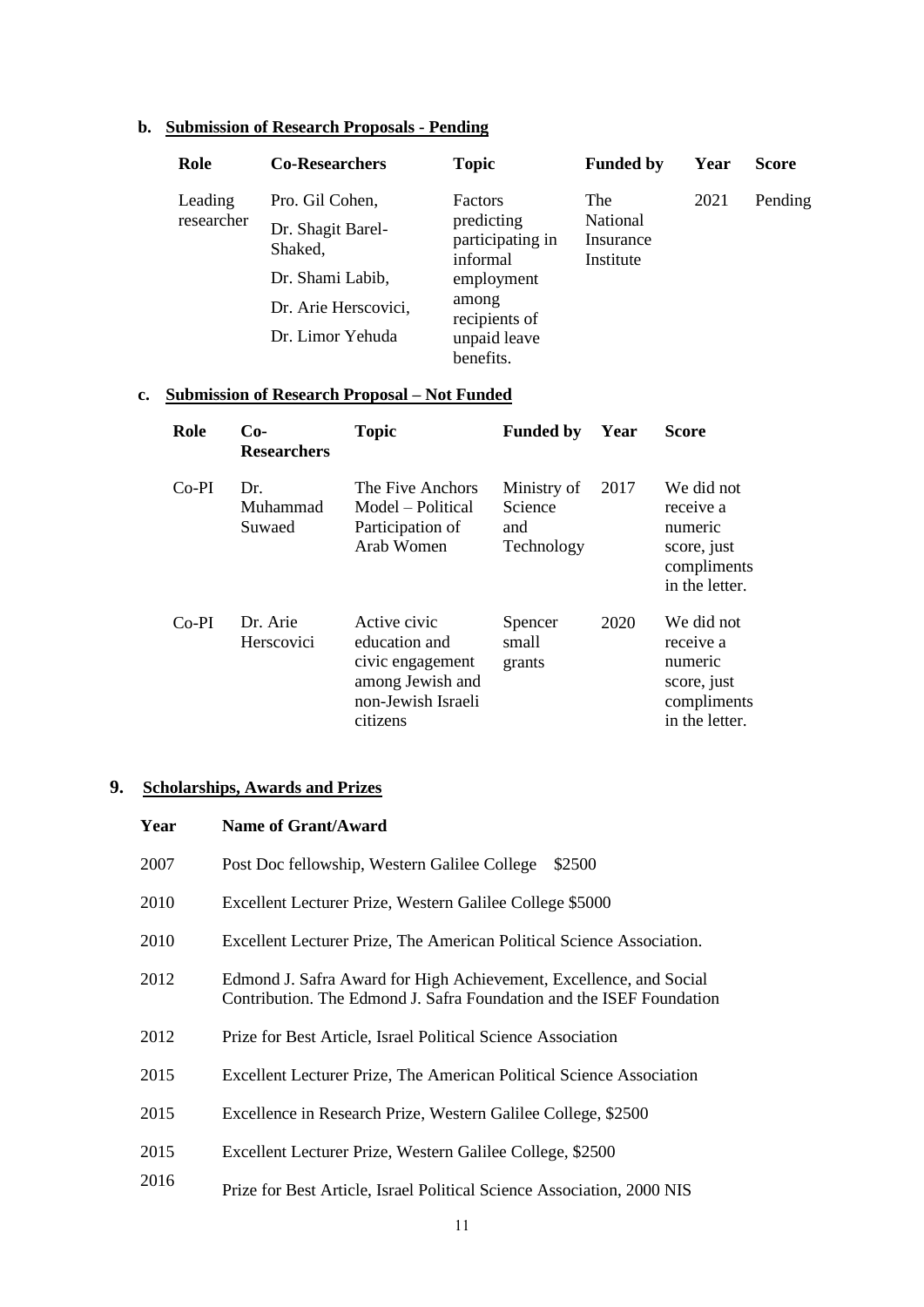### **Year Name of Grant/Award**

- 2018 Excellence in Research Prize, Western Galilee College, \$2500
- 2019 Excellent Researcher and Lecturer Prize, Western Galilee College, 26,533 NIS
- 2020 Excellent Researcher and Lecturer Prize, Western Galilee College, 32,342 NIS

### **10. Teaching**

## **a. Courses Taught in Recent Years**

| Year                                     | <b>Name of Course</b>                                                    | <b>Type of Course</b> | <b>Degree</b>    | Number of<br><b>Students</b> |
|------------------------------------------|--------------------------------------------------------------------------|-----------------------|------------------|------------------------------|
| 2018, 2017,<br>2014                      | The History of<br><b>Political Thought</b>                               | Lecture               | <b>BA</b> Degree | 25-70                        |
| 2018, 2017,<br>2016, 1999                | Introduction to<br>Government and<br>Politics                            | Lecture               | <b>BA</b> Degree | $25 - 40$                    |
| 2018, 2017,<br>2016                      | Introduction to<br>Public<br>Administration                              | Lecture               | <b>BA</b> Degree | 40-80                        |
| 2018                                     | The Israeli Political<br>System                                          | Workshop              | <b>BA</b> Degree | 25                           |
| 2018, 2017                               | <b>Israeli Politics</b>                                                  | Seminar               | <b>BA</b> Degree | 20                           |
| 2004-<br>Present                         | <b>Research Workshop</b>                                                 | Workshop              | <b>MA</b> Degree | 25                           |
| 2010-<br>Present                         | Practicum                                                                | Workshop              | <b>MA</b> Degree | 25                           |
| 2016, 2015,<br>2014                      | The Role of the<br>Country                                               | Seminar               | <b>BA</b> Degree | 20                           |
| 2018, 2017,<br>2013, 2010,<br>1999, 1998 | Analyzing<br>Legislators' Work in<br>the Knesset                         | Lecture               | <b>BA</b> Degree | 20                           |
| 2016, 2015,<br>2013, 2010,<br>1998       | <b>Research Methods</b>                                                  | Lecture               | <b>BA</b> Degree | 20-40                        |
| 2016, 2015,<br>2014, 2013                | Introduction to<br>Employee<br>Management in the<br><b>Public Sector</b> | Lecture               | <b>BA</b> Degree | 50-250                       |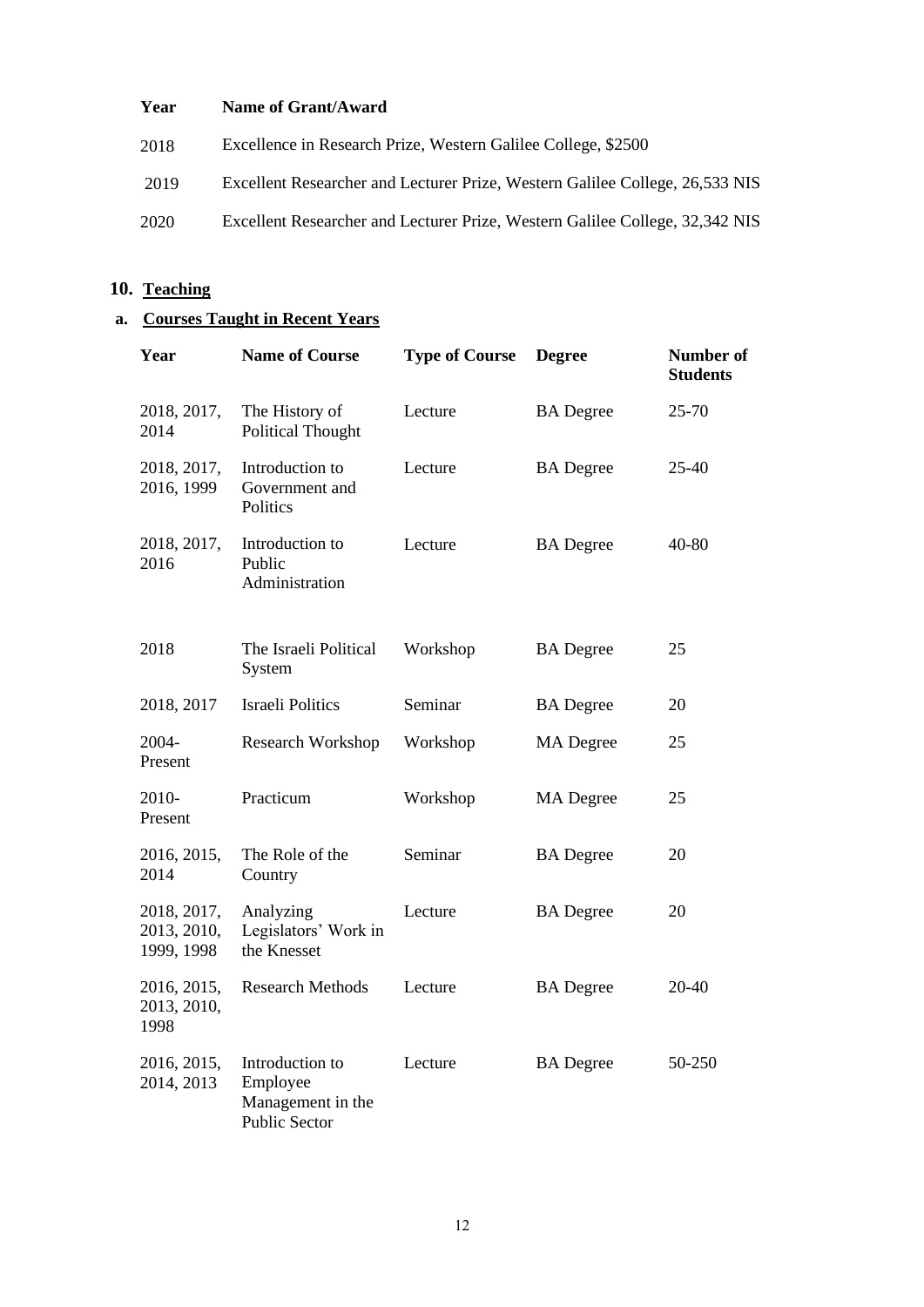| Year                | <b>Name of Course</b>                                          | <b>Type of Course</b> | <b>Degree</b>    | Number of<br><b>Students</b> |
|---------------------|----------------------------------------------------------------|-----------------------|------------------|------------------------------|
| 2015, 2014          | Introduction to the<br>Basic Elements of<br>the Israeli Regime | Lecture               | <b>BA</b> Degree | 30                           |
| 2014                | Management of<br><b>Urban Systems</b>                          | Lecture               | <b>BA</b> Degree | 10                           |
| 1998, 1999,<br>2004 | <b>Statistics for Social</b><br><b>Sciences</b>                | Lecture               | <b>BA</b> Degree | $20-40$                      |
| 2007                | Approaches to<br>Public<br>Administration                      | Lecture               | <b>MA</b> Degree | 20                           |

#### **11. Miscellaneous**

I received my Ph.D. Degree in 2003, just three months after I gave birth to twins, brothers to two more boys I had before. Between 2003 and 2006, I taught in universities and colleges.

In July 2006 I participated for the first time in an international conference, and then understood that I would like to be part of academic life. In June 2007, I began my post-doc studies with four little boys and my husband at the University of California in San Diego.

2010 was the first year I published in academic journals, and since then, as noted in my publications section, I have published several studies every year.

I have also used my academic knowledge to participate in non-scientific conferences to encourage young people, particularly women, to participate in the public arena. These are the main non-academic conferences in which I have participated in recent years:

- 1. "Community takes responsibility –the challenge" **Maof Conference,** December 6, 2005. Acre. Israel.
- 2. "Election reform as a tool for encouraging founding leadership" **Maalot-Tarshiha 3rd Conference for Joint Life**, July 7, 2009. Maalot-Tarshiha. Israel.
- 3. Akirav, O. "Women create change in the third millennium" **Women Create Change.** March 3, 2010. Western Galilee College. Acre, Israel.
- 4. Chairperson of the session: "Peace agreements" **Peace Processes in the Middle East"**, March 15, 2010. Western Galilee College.
- 5. "Private legislation in a comparative perspective" **MKs' Legislation: Social Contribution or Populism?** June 10, 2010. The Open University. Raanana, Israel.
- 6. "Significant legislation". **Seminar about Legislation**. Military Attorney's Office of the IDF. July 28, 2010. Tzrifin. Israel
- 7. "Young people for politics" **Israel for Young People Conference**. November 2010. Western Galilee College.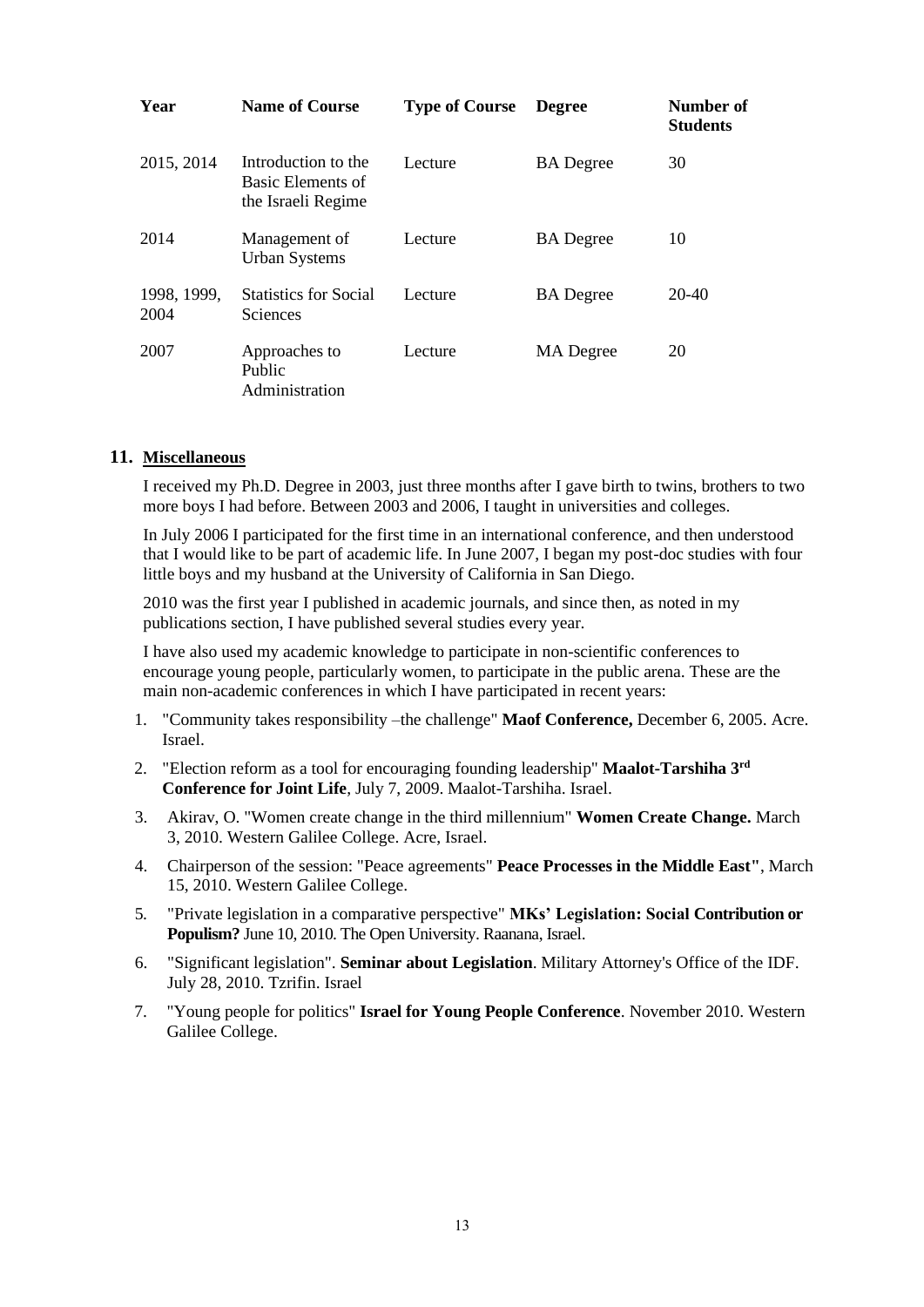### **12. Professional Experience**

| Year             | <b>Activities/Roles</b>                                                                                                                                                                                                                                               |  |  |
|------------------|-----------------------------------------------------------------------------------------------------------------------------------------------------------------------------------------------------------------------------------------------------------------------|--|--|
| 1990-1994        | Member of PERACH Organization, coordinator of the Educators Project, The<br>Children of Prisoners Project and the Educators Enrichment Project program at<br>Tel Aviv University.                                                                                     |  |  |
| 1990-1994        | ISEF – The ISEF Foundation - Member of the foundation and the coordinator of<br>the Academic Program at Tel Aviv University.                                                                                                                                          |  |  |
| November<br>1995 | Member of a delegation of the American Jewish Committee (AJC). The<br>delegation consisted of 10 members who were chosen from various<br>organizations as young leaders. The delegation's goal was to create a dialogue<br>with the Jewish community in the Diaspora. |  |  |
| 1994-1996        | Director of HALEV - the Movement for Fighting Poverty in Israel, which<br>established a holistic plan to reduce poverty in Israel. Tried to include this plan<br>in the government's budget.                                                                          |  |  |
| 1995-1997        | A volunteer member of the Roteract Club (Junior Division of Rotary), and the<br>chairperson of the community section. Our main project was to help young<br>patients in the children's ward in Nahariya Hospital.                                                     |  |  |
| 1999-2000        | A volunteer member of the governing council of Kfar Vradim representing<br>young families in the town.                                                                                                                                                                |  |  |
| 2002-2003        | Voluntary chairperson of the Parent's Leadership of the elementary school of<br>Kfar Vradim.                                                                                                                                                                          |  |  |
| 2003-2013        | Voluntary Council Member of the Kfar Vradim Local Regional Council and<br>Chairperson of the education committee of the Kfar Vradim Local Regional<br>Council.                                                                                                        |  |  |
| 2008-Present     | Voluntary academic advisor and lecturer at WePower – a non-profit, non-<br>partisan Israeli NGO. WePower promotes women's leadership, gender<br>integration and equality at all levels of Israeli society.                                                            |  |  |
| 2011-Present     | Voluntary lecturer at Gal, a military preparatory program, and mentor in their<br>second year Adva program.                                                                                                                                                           |  |  |
| 2016-Present     | Voluntary mentor for the women representatives' union in local government.                                                                                                                                                                                            |  |  |

## **13. Other Work Connected with my Scholarly Field**

As the head of the department of political science at Western Galilee College, I have introduced a teaching program based on innovative pedagogy. All of the syllabuses in the political science program include practical projects in which students must apply the theoretical knowledge they learn to real life issues. In addition, the grades in the courses are based on various evaluation methods.

In September 2018, Western Galilee College submitted a proposal for an independent program for the study of political science. As the head of the department my faculty members and I wrote the entire program. I believe that one of the important skills undergraduate students of political science should have is debating skills. Therefore, this program includes a unique, mandatory course entitled "The Skills of the Debate Club."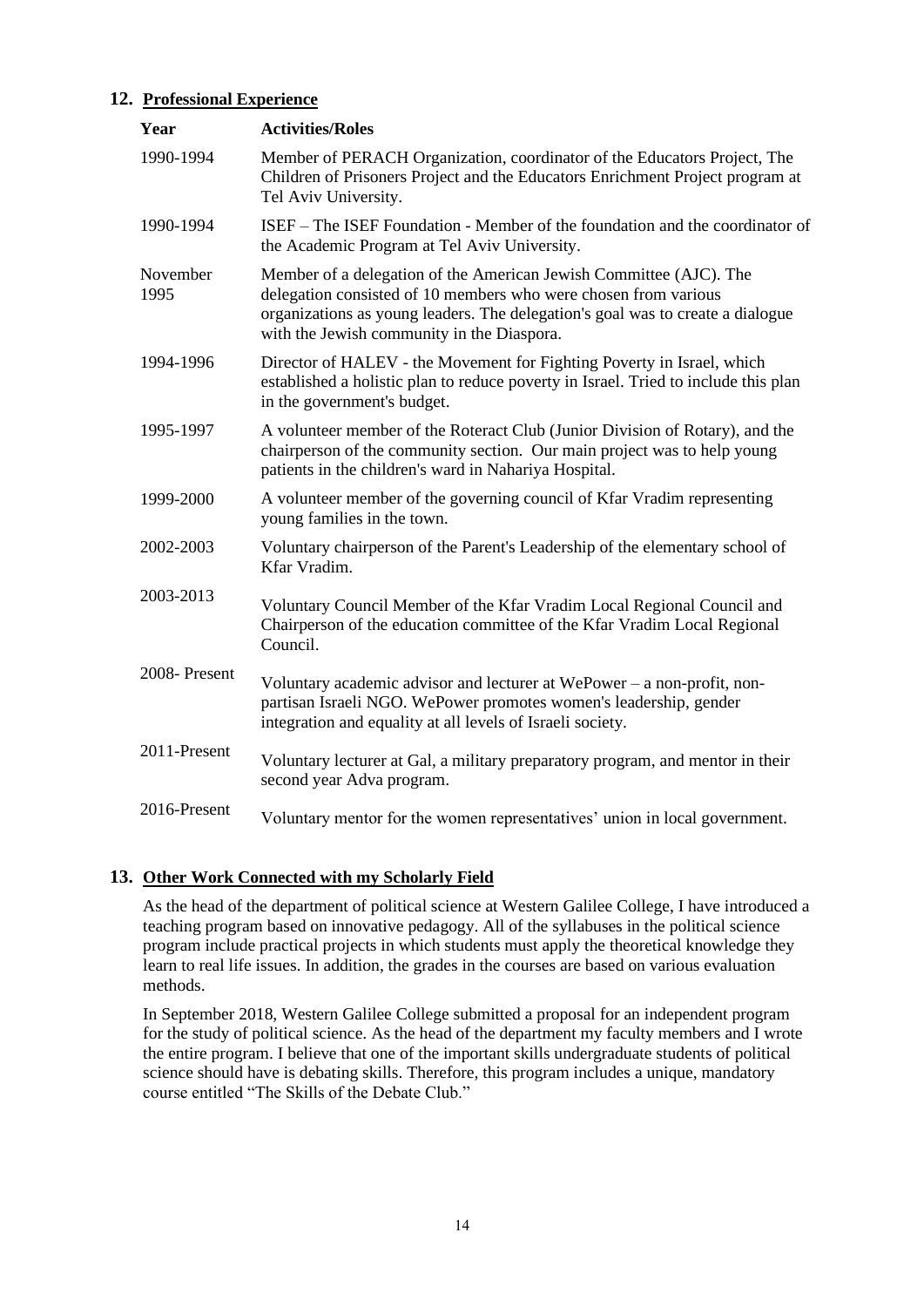## **14. Summary of my Activities and Future Plans**

My academic areas of expertise include legislative studies, government agenda-setting, government formation, election studies, mixed research methods, the Israeli political system, local government studies, gender and politics, minorities and politics, Big Data analysis, and social media and legislators. For example, in the field of legislative studies I have examined key issues in legislators' behavior and have written several articles concerning legislators' productivity and their ability to be reelected. Another area discussed in my papers concerns the underrepresentation of minority groups and under-representation of women in politics.

### **1. Research**

In my doctoral research at the Hebrew University, under the supervision of Professor Yaron Ezrahi, I studied the theoretical and empirical aspects of candidate selection methods and parliamentary tools available for legislators. In the theoretical aspect of the research I analyzed the different parliamentary tools such as legislation, parliamentary questions and motions for the agenda available to legislators and demonstrated the changes in their behavior in the way they used these tools, especially with regard to their candidate selection methods. An article based on this research used Israel as a case study. It focused on the changes in the legislators' use of parliamentary tools that resulted from the adoption of primaries as a candidate selection reform by the Labor Party in 1992 and later by three more parties: Likud, Meretz and Tzomet. The findings showed that there has been a significant increase in

the use of parliamentary tools since the 13th Knesset (the first Knesset with Members of Knesset elected through primaries). The research provided strong support for the reasons I posited for the difference in parliamentary activities in the Knesset terms before and after the introduction of primaries (See article (2) in the list of journal articles, above). Based on the empirical part of the research, I developed a model for analyzing the efficiency and effectiveness of parliamentary questions as a tool for the oversight of the government. This article used a content analysis of 1,041 parliamentary questions based on four criteria: efficiency (how long it takes to be answered); effectiveness (achieving its goals); the need for a supplementary question;

and the publicity surrounding the minister's answer. The findings showed that although in the 13th Knesset parliamentary questions became a more efficient and effective parliamentary tool than in previous Knesset terms, its ability to

serve as a means for controlling the government leaves much to be desired (See article (3) in the list of journal articles, above).

Based on the research described above, I conducted further investigations in a range of studies both independently and in collaboration with various scholars.

#### *1.1 Legislators' activities*

My primary research investigates various aspects of legislators' activities. I created a scale reflecting a new way of looking at legislators' activity. I argued that if the goal of a study is to understand the cost-benefit analysis that legislators make every day regarding which parliamentary tool to use, the productivity scale I created provides a broader view of their actions. The scale includes private bills, parliamentary questions, motions for the agenda and one-minute speeches, which have never been explored together (See articles (3, 8, 21, 23, 24) in the list of journal articles, above).

#### *1.2 Social media and legislators' activities*

In recent years I have been interested in social media issues. One aspect concerns the question of how legislators use social media to connect with their voters. In order to address the question, I developed a model called TLR (talk-listen-respond), which was an initial attempt at understanding how representatives use Twitter. Each element in the model moves from static, informational messages to increasingly interactive forms of communication. The findings showed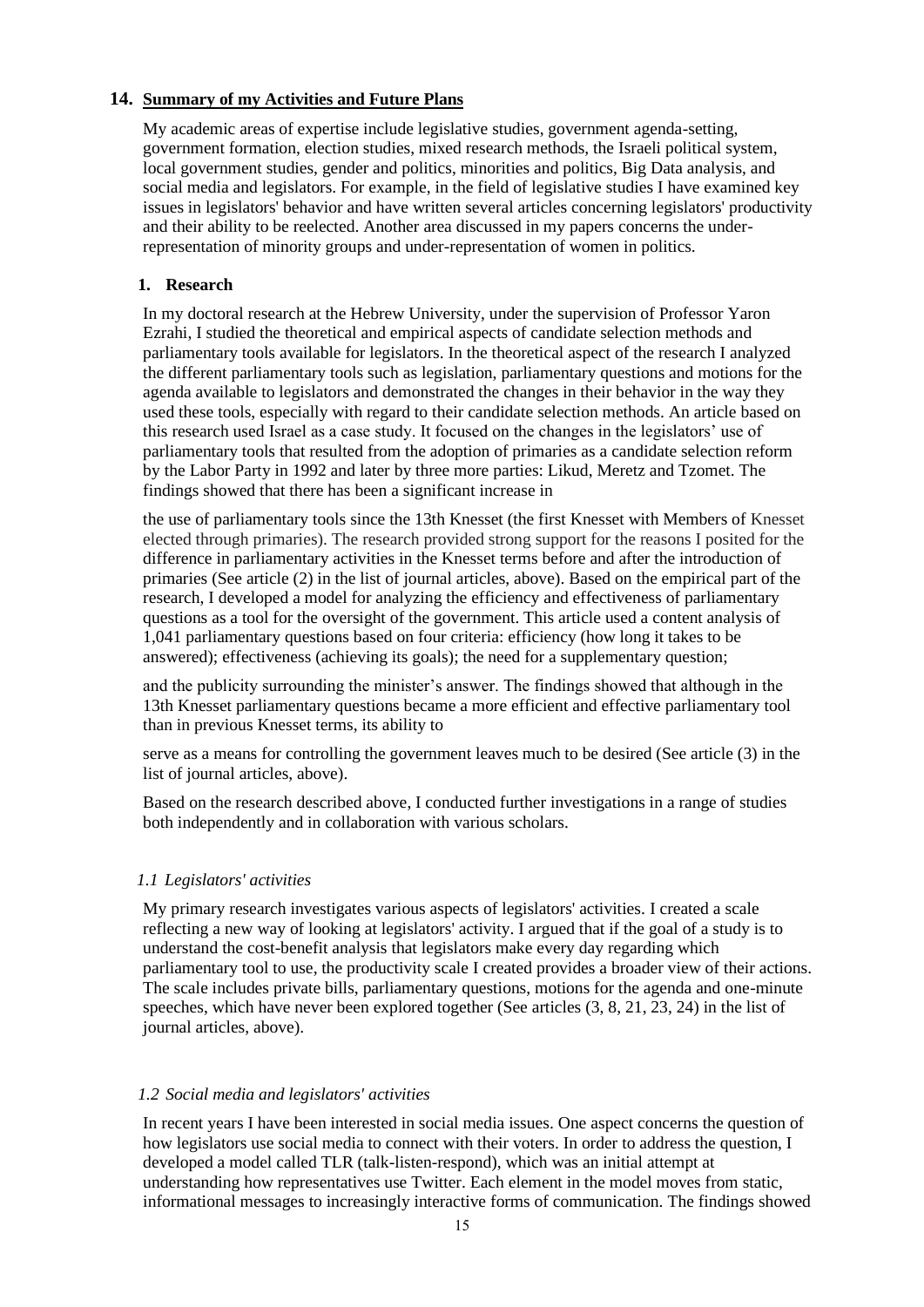that some of the representatives use the TLR components extensively, while others use them infrequently (See article (17) in the list of journal articles, above).

Another aspect of the use of social media concerns the attitudes of legislators toward the use of social media. My studies found that legislators regarded themselves as very accountable to their voters using various types of communications, but considered their colleagues to be less so. In addition, while some legislators make use of digital channels of communication, many still cling to the more traditional formats (See articles (11, 18) in the list of journal articles, above).

#### *1.3 Electoral systems and candidate selection methods*

Israel is a unique environment in which to study electoral systems, electoral reforms and candidate selection methods, and provides an interesting comparison to other countries. I conducted such cross-national comparisons with regard to the effect of candidate selection methods on parliamentary activities, the effect of electoral systems on parliamentary activities or the use of social media, and the effect of individual characteristics such as gender and being a member of a minority group, or institutional explanations such as opposition-coalition affiliation or the ability to be re-elected on the original connection between electoral systems and legislators' activities (See articles (1,6, 20, 21, 23) in the list of journal articles, above).

#### *1.4 Formation of the government*

I conducted two different research projects regarding how governments are formed. The first was with Professor Cox from Stanford University. Together, we analyzed Baron and Ferejohn's (1989) canonical model of government formation predicting that the formateur—the individual leading the negotiations to form a new government—would secure a disproportionate share of cabinet portfolios for his or her own party (See article (19) in the list of journal articles above). The second research project with Professor Rasch from Oslo University was about the procedures in Israel for forming a government, with a focus on the investiture vote in parliament. (See article (3) in the list of submitted publications above). I also conducted a third research project independently in which I collected data about how governments are formed (See article (27) in the list of journal articles, above). In addition, I work with two colleagues—Professor Rasch from Oslo University and Dr. Shomer from Tel Aviv University—on research in this area. With Dr. Shomer I received ISF funding for a study entitled "The Inflated Measures of Governmental Instability".

#### *1.5 Elections in local government*

I conducted three research projects regarding elections in local government. The first I did independently and investigated two questions: 1) Why do people who are successful in fields other than politics not want to become more active in politics? 2) What are the preferred characteristics of a political leader? The goal of the research, the first of its kind in the field of local government, tried to create changes in the people who serve in local governments and in the system itself. The article won the best article prize from the Israel Political Science Association in 2012 (See article (5) in the list of journal articles above). The second project I conducted with a colleague, Dr. Ben-Horin. We examined the causes of the increase in the number of women candidates in local Israeli government elections during October 2013. To do so, we developed a new model called the four anchors model based on (1) authentic leadership, (2) organizations with gender awareness, (3) practices that provide organized training for women only and (4) networking for women. The article won the best article prize from the Israel Political Science Association in 2016 (See article (12) in the list of journal articles above). The third I did independently and investigated the increase in the number of female candidates for the position of mayor. I conducted interviews with 57 of the 72 female candidates for mayor in Israel before the October 2018 elections, and 37 of the 72 female candidates for mayor after the election. In addition, I interviewed 11 male candidates and men elected as mayors after the election, as well. I found that there are four components whose synergy results in more women being encouraged to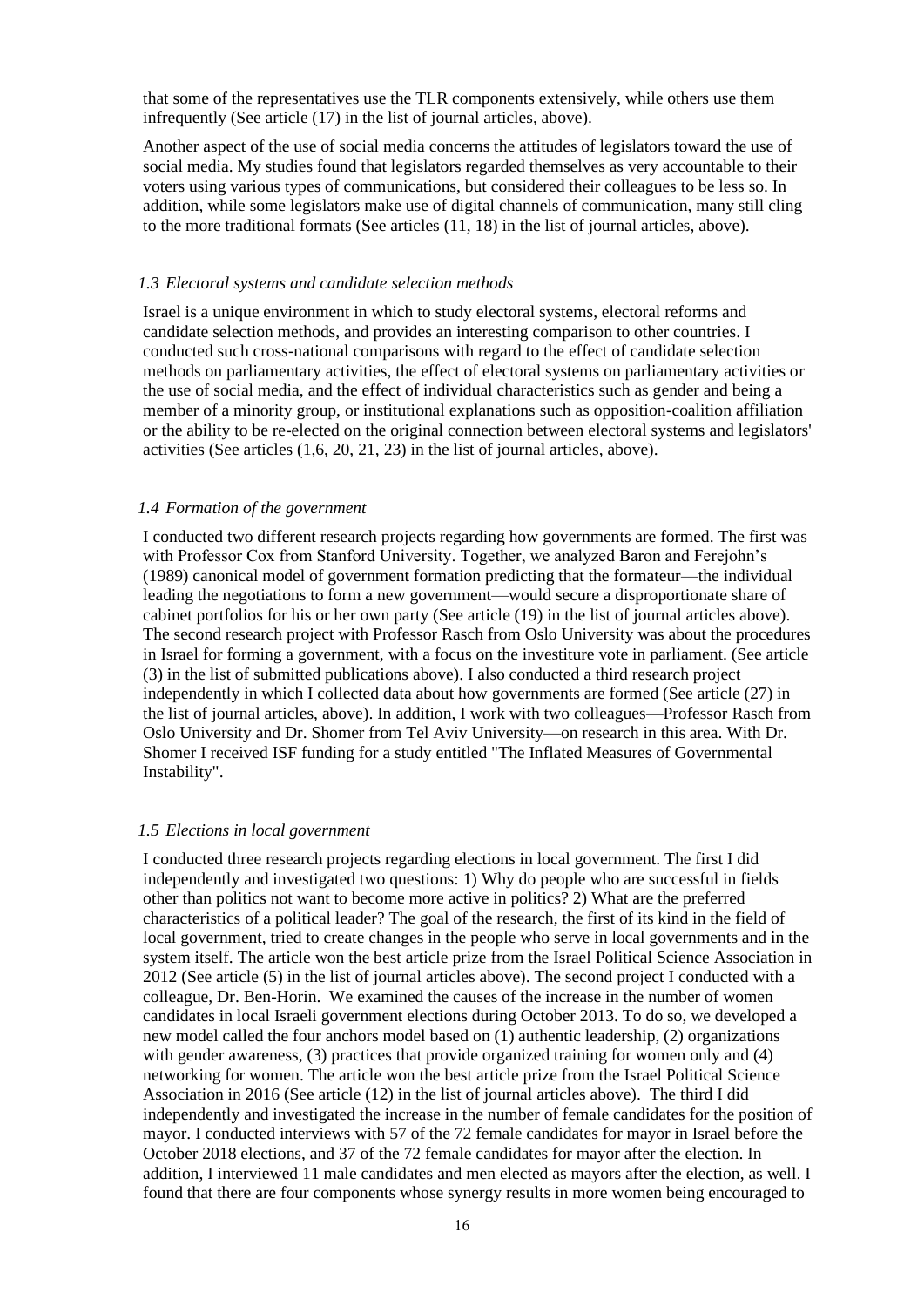run for mayor: mentoring, information, networking for women and training. I called this model the MINT model. On the societal level, gender mainstreaming is important for increasing public awareness of the importance of gender representation and hence, voting for women to be mayors (See article (1) in the list of revised and resubmit articles above).

#### **2. Style of work**

My work style has two characteristics: 1) individualism and collaboration, and 2) mixed research methods. Most of my articles were written independently. However, when there is an option, I prefer partnering with others in collaborative work, especially researchers from other countries or other disciplines. In this way I can expand and deepen the research project and establish fruitful discussions throughout the entire process of the research. For example, I collaborated with Professor Gary Cox from Stanford University on a research project about the formateur's bonus in European constitutional monarchies between 1901 and 1999. The second characteristic of my work style is the use of mixed research methods. I select the methodological tool depending on the research questions. When needed, I use in-depth interviews, content analysis using big data analysis techniques, factor analysis or any other statistical analysis that is relevant to the research project. My goal is to create a comprehensive picture of the subject being investigated. To do so, I may need to use several research methods from different angles.

### **15. Present and future research plans**

The current projects I am working on are:

1. **Individual Legislative Activity in Parliamentary Systems of Government: A Cross-National Comparison** with Professor Thomas Saalfeld from the University of Bamberg, Germany.

The proposed project will look at the availability and use of personal policy instruments more comprehensively. It will combine quantitative data about each parliamentary tool across a large number of legislatures. While such data can be analyzed quantitatively, we are proposing to examine a smaller number of crucial cases using qualitative methods (semi-structured interviews with party leaders and legislators in particular and content analysis of the parliamentary tools) in Germany and Israel. Furthermore, we will utilize qualitative and quantitative analysis to investigate how representatives use social media.

**The inflated measures of governmental instability** with Dr. Yael Shomer from Tel Aviv University and Professor Erik Rasch Bjørn from Oslo University, Norway.

We challenge the accepted measures and definitions of governmental instability common in the literature and databases, which are based on the durability of governments. We argue that these measures that rely on the combination of three criteria (change in partisan composition; change in the identity of the Prime Minister, and occurrence of general elections) are in some ways too inclusive (not **any** change in the government's partisan composition signifies instability) and in others are too narrow (focusing almost exclusively on a government as a whole).

We look at whether broadening the scope of the conceptualization of government instability makes a difference and demonstrate that countries might be characterized as unstable in one way and stable in another. We also show that the commonly used measurement of a government's duration inflates its instability, at least for some countries. We demonstrate that using more precise definitions of a government's longevity—ones that do not equate **any** changes in the government's partisan composition as a sign of instability—has important ramifications for the rank-order of the instability of various countries' governments.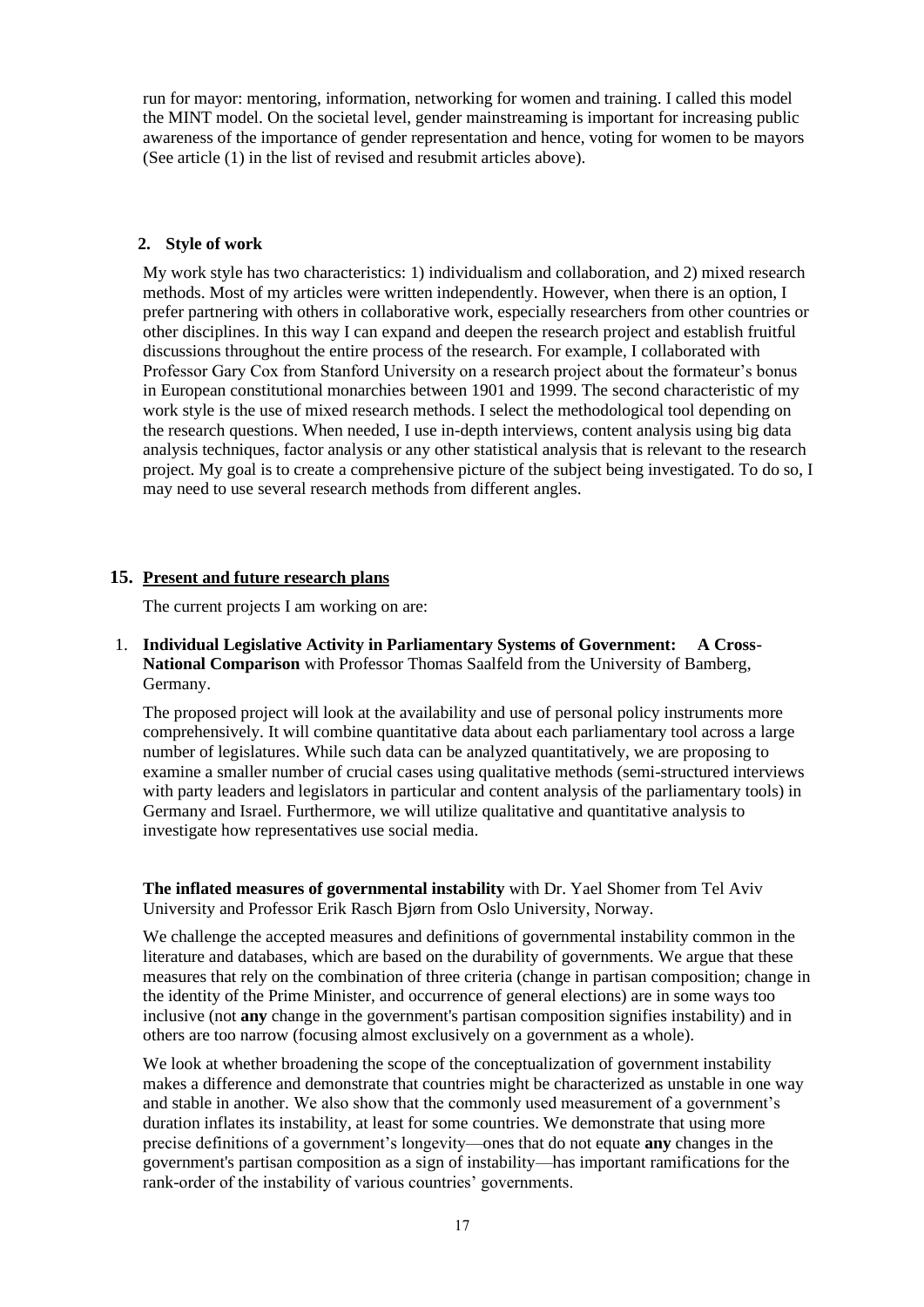#### **2. From Legislative to Legislators' Productivity - Book proposal**

The purpose of the book is to fill a gap in the field of legislative studies by providing a comprehensive model for understanding legislators' behavior, especially legislators' productivity. My general approach is that the complexity of legislators' roles cannot be measured only by legislation, as scholars to date have done. Legislators have to balance their activities with their constituents and their work in the legislature, meaning that their roles are multi-dimensional, overlapping and constraining. Hence, a comprehensive understanding of their roles can be achieved by analyzing all of their parliamentary activities together. Furthermore, the book argues that adopting new theoretical and empirical measurements for legislators' productivity does not mean that we must abandon the existing measurements. Each one can serve a different purpose. Analyzing parliamentary tools separately provides detailed explanations for each one of them, while using the productivity scale enables us to see the actual daily life of the individual legislator, because in order to use a specific tool they must decide in which other tool they will invest less time. The book argues that both approaches to analysis are valid depending on the goal of the research. Institutional and individual explanations are used to identify the characteristics of more productive legislators across countries. In general, the findings show that female legislators, junior legislators, opposition legislators and legislators from small parties are more productive than male legislators, senior legislators, coalition legislators and legislators from large parties. However, for each case study the composition of these variables is a bit different.

#### **3. Social Media and its Impact on Democracy**

I am studying the use that legislators make of social media in order to connect with their voters and gain their support in the coming elections. The essence of the research project is to develop both a theoretical and operational model to reveal and measure the gap between the statements legislators post on social media and their actual parliamentary activity regarding the posts. The research project will contribute to the study of representation and to the computational social science literature by using large text collections to better understand political interactions. In the research project, I will analyze the Facebook and Twitter accounts of Israeli representatives to determine how they present their parliamentary work to the voters through social media, bypassing the traditional media and its obstacles to connect directly to the voters. Then, I will contrast their statements with their actual parliamentary work in terms of passing legislation and using parliamentary questions, one-minute speeches, motions for the agenda and voting on the floor, using information from the Knesset's website and the Open Knesset website. The comparison between the two datasets will help us measure the gap between their actual work and the way they present it on their social media accounts.

#### **4. Big data analysis**

I follow Grimmer's (2015) argument that the promise of the "big data" revolution is that it provides answers to fundamental questions about businesses, governments, and social sciences. As an expert in legislators' behavior, my next step is to embrace the use of big data analysis to understand the content of legislators' activities on the floor (asking parliamentary questions, presenting motions or delivering one-minute speeches) and in committees as participants in the debates there. Several of my previous studies used data mining to collect data and used big data analysis to understand the content of legislators' activities (See articles (21, 23) in the list of journal articles, above). Future research projects including with Professor Saalfeld about individual legislative activity (project no.1 in this list), the book proposal about legislators' productivity (project no. 3 in this list) and the analysis of social media use by legislators (project no. 5 in this list) are going to use big data analysis. During my time as a visiting scholar at Stanford University in 2016 I had several meetings with Professor Grimmer regarding research projects on legislators' behavior that would benefit from the use of big data analysis. As Grimmer (2013, 3) noted, "Without the new statistical tools, the insights into the process of representation would be extremely difficult, if not impossible, to make".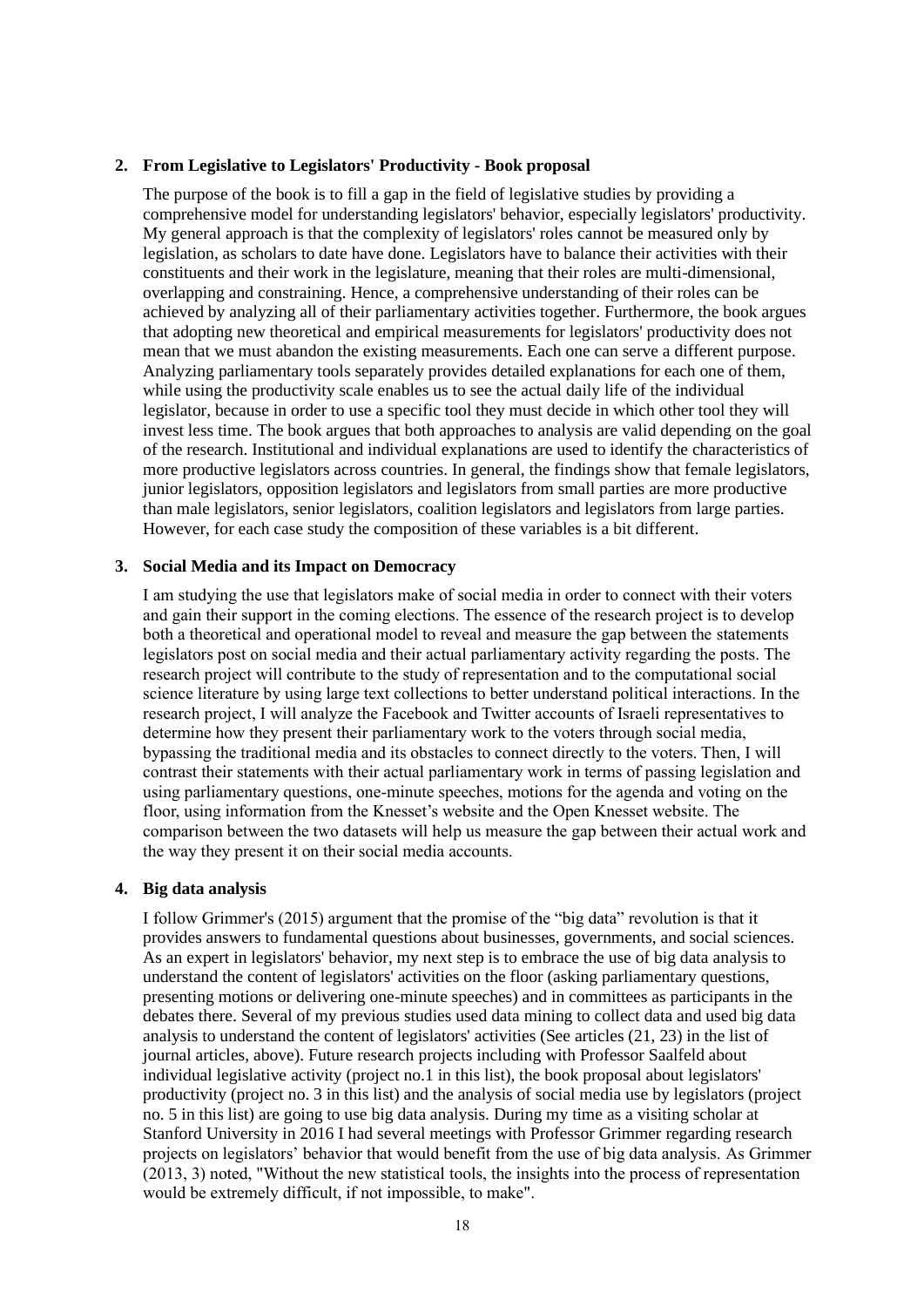# **Publications**

## **Akirav Osnat, Ph. D**

### **(\*\* publications since last promotion)**

# **A. Articles in Refereed Journals**

# **Published**

1. **Akirav, O.** (2010). Candidate Selection and a Crowded Parliament: The Israeli Knesset 1988- 2006. UK. *Journal of Legislative Studies*, March. Vol.16, No.1. 96-120. (SJR H index: 16, Q1, GS Number of Citations=29). <https://www.tandfonline.com/doi/abs/10.1080/13572330903542142>

2. **Akirav, O**., Cox, W.G., and McCubbins, D.M. (2010). Agenda Control in the Israeli Knesset during Ariel Sharon's Second Government.UK. *Journal of Legislative Studies*, June, Vol.16, No.2, 251-267. (SJR H index: 16, Q1, Number of Citations=22). <https://www.tandfonline.com/doi/abs/10.1080/13572331003740149>

- 3. **Akirav, O**. (2011). The Use of Parliamentary Questions in the Israeli Parliament 1992-1996. *Israel Affairs*, April, Vol. 17, No. 2, 259-277. (SJR H index: 9, Q2, JCR I.F: 0.247, 5 year I.F: 0.328, GS Number of Citations=7). <https://www.tandfonline.com/doi/full/10.1080/13537121.2011.547278>
- 4. **Akirav, O**. (2012). "The Cartel Model and Motions for the Agenda: Israel as a Case Study (2003-2009)". *Theory in Action,* Vol. 5, No. 3. 93-116. (Number of Citations=2). (Ranking was not found). [https://search.proquest.com/openview/a3c022ca8430b294eef6b330f38a31f7/1?pq](https://search.proquest.com/openview/a3c022ca8430b294eef6b330f38a31f7/1?pq-origsite=gscholar&cbl=2006343)[origsite=gscholar&cbl=2006343](https://search.proquest.com/openview/a3c022ca8430b294eef6b330f38a31f7/1?pq-origsite=gscholar&cbl=2006343)
- 5. **\*Akirav, O**. (2012). "May the Best Man Win: Local Government Representatives". *World Political Science*. Vol. 8, N.1. (SJR H index: 6, Q3, Number of Citations=1). <https://www.degruyter.com/view/j/wps.2012.8.issue-1/1935-6226.1114/1935-6226.1114.xml>
- 6. **\*Akirav, O**. (2013). "Re-election: Different Skills for Different Roles". *Government and Opposition.* November. 1-29. (JCR 5 year I.F: 2.008, SJR H index: 41, Q1 JCR I.F: 2.582, 5 years IF: 2.515, GS Number of Citations=13). [https://www.cambridge.org/core/journals/government-and-opposition/article/reelection](https://www.cambridge.org/core/journals/government-and-opposition/article/reelection-different-skills-for-different-roles/B875DF3CF79B02C91C812312FCB896B1)[different-skills-for-different-roles/B875DF3CF79B02C91C812312FCB896B1](https://www.cambridge.org/core/journals/government-and-opposition/article/reelection-different-skills-for-different-roles/B875DF3CF79B02C91C812312FCB896B1)
- 7. **\*Akirav, O.** (2014). "Setting the Agenda by Early Day Motions (EDMs): The Case of the United Kingdom Parliament". *International Journal of Political Science and Development.*  2(1): 1-11. (Ranking was not found) <https://www.academicresearchjournals.org/IJPSD/PDF/2014/January/Akirav.pdf>
- 8. **\*Akirav, O**. (2014). "What Do Representatives Produce? Work Profile of Representatives". *Party Politics*. 1-11. (SJR H index: 62, Q1, JCR I.F: 2.615, 5 year I.F: 2.796, GS Number of Citations=11).<https://journals.sagepub.com/doi/abs/10.1177/1354068814549344>
- 9. **\*Akirav, O**. (2014). " Legislators' Use of One-Minute Speeches". *Global Journal of Human Social Science.* **14(3): 34-44.** (GS Number of Citations=3). (Ranking was not found) <https://socialscienceresearch.org/index.php/GJHSS/article/view/1134>
- 10. **\*Akirav, O**. (2014). "Catch-22: Arab Members of the Israeli Parliament". *Representation*. 1. December. 1-24. (SJR H index: 29, Q1, JCR I.F: 0.589, 5 year I.F: 0.724GS Number of Citations=5). <https://www.tandfonline.com/doi/abs/10.1080/00344893.2014.982692>
- 11. \***Akirav**, O. (2014). "Channels of Communication and Accountability in the Digital Age". *International Journal of Development Research.*  $4(8)$ :1698-1704. (Ranking was not found). [https://www.researchgate.net/publication/269992673\\_CHANNELS\\_OF\\_COMMUNICATIO](https://www.researchgate.net/publication/269992673_CHANNELS_OF_COMMUNICATION_AND_ACCOUNTABILITY_IN_THE_DIGITAL_AGE) [N\\_AND\\_ACCOUNTABILITY\\_IN\\_THE\\_DIGITAL\\_AGE](https://www.researchgate.net/publication/269992673_CHANNELS_OF_COMMUNICATION_AND_ACCOUNTABILITY_IN_THE_DIGITAL_AGE)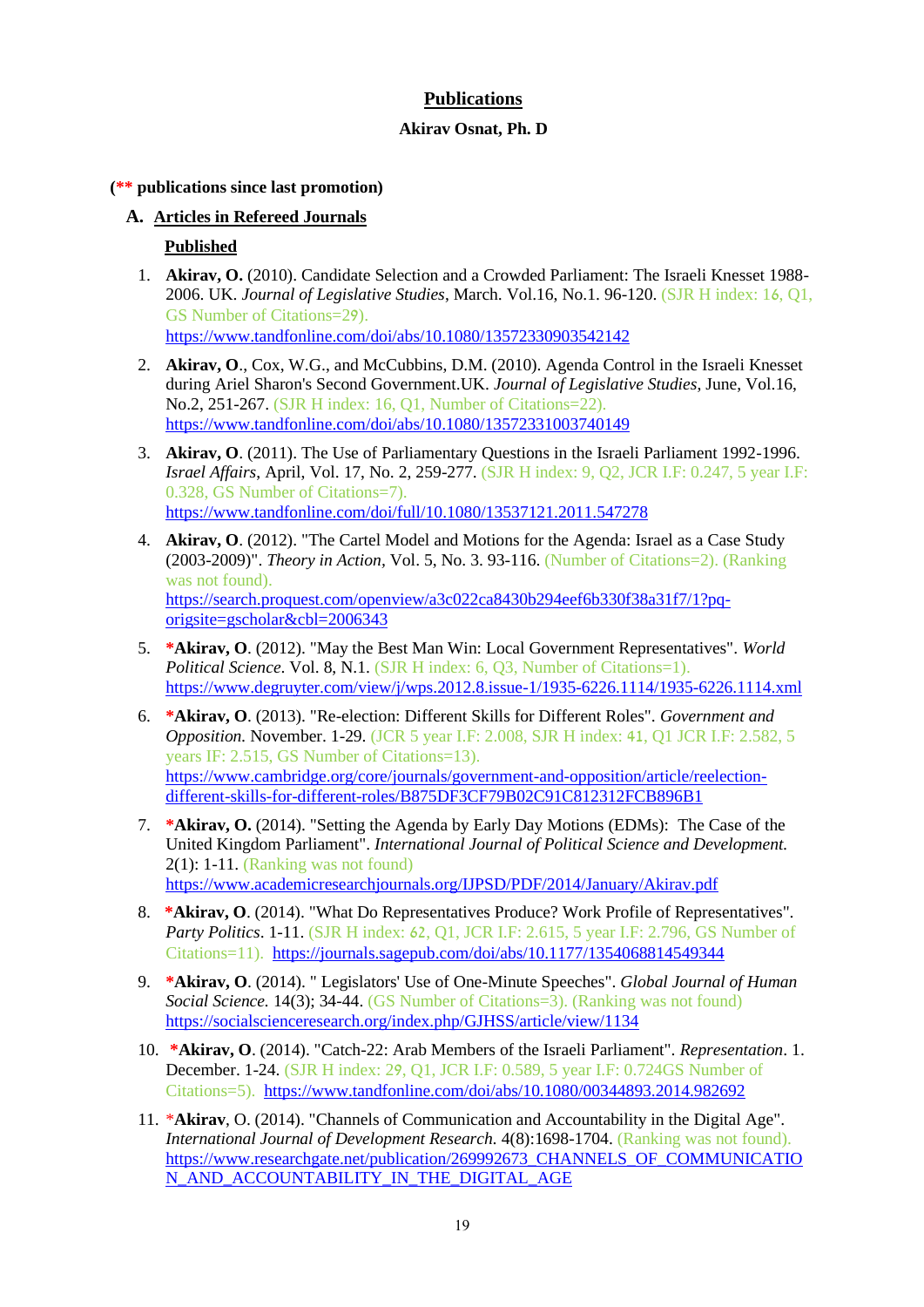- 12. **\*Akirav, O**. and Ben-Horin, Y. (2016). "The Four Anchors Model Women Political Participation". *World Political Science*. (SJR H index: 6, Q3). <https://www.degruyter.com/view/j/wps.2016.12.issue-2/wps-2016-0007/wps-2016-0007.xml>
- 13. **\*Akirav, O.** (2016). "Occupational Inequality among Representatives". *Study of The Organization and Human Resource Quarterly* 1(3): 63-89 (Hebrew) (Ranking was not found). [http://organizations3.haifa.ac.il/images/vol\\_3.pdf](http://organizations3.haifa.ac.il/images/vol_3.pdf)
- 14. **\*Akirav, O**. (2016). "Do Natural Antagonists Ever Cooperate in Legislation? Jewish and Arab Legislators in the Israeli Knesset". *Global Journal of Interdisciplinary Social Sciences*. 5(4): 17-28. (Ranking was not found). [https://www.longdom.org/abstract/do-natural](https://www.longdom.org/abstract/do-natural-antagonists-ever-cooperate-in-legislation-jewish-and-arab-legislators-in-the-israeli-knesset-2672.html)[antagonists-ever-cooperate-in-legislation-jewish-and-arab-legislators-in-the-israeli-knesset-](https://www.longdom.org/abstract/do-natural-antagonists-ever-cooperate-in-legislation-jewish-and-arab-legislators-in-the-israeli-knesset-2672.html)[2672.html](https://www.longdom.org/abstract/do-natural-antagonists-ever-cooperate-in-legislation-jewish-and-arab-legislators-in-the-israeli-knesset-2672.html)
- 15. **\*Akirav, O**. (2017). "Legislators' Pattern of Cooperation". *International Journal of Social Science Studies*. 5(2): 30-42. (Ranking was not found). <https://heinonline.org/HOL/LandingPage?handle=hein.journals/ijsoctu5&div=19&id=&page>
- 16. **\*Akirav, O.** (2017). "Weapon of the Weak: One-Minute-Speeches in the Israeli Parliament". *Review of European Studies*. 9(3): 75-88. (SJR H index: 16, Q2). <http://www.ccsenet.org/journal/index.php/res/article/view/69106>
- 17. **\*Akirav, O**. (2017). "The Talk-Listen-Respond (TLR) Model of Representatives on Twitter". *Journal of Legislative Studies*. (SJR H index: 16, Q1, Number of Citations=2). <https://www.tandfonline.com/doi/abs/10.1080/13572334.2017.1359942>
- 18. **\*Akirav, O**. (2017). "Israeli Representatives' Use of and Attitudes towards Web Applications". *The International Journal of E-Politics*. 8(4), 1-20. (Ranking was not found). [https://www.igi-global.com/chapter/israeli-representatives-use-of-and-attitudes-toward-web](https://www.igi-global.com/chapter/israeli-representatives-use-of-and-attitudes-toward-web-applications/220235)[applications/220235](https://www.igi-global.com/chapter/israeli-representatives-use-of-and-attitudes-toward-web-applications/220235)
- 19. **\*Akirav, O**., Cox, W., G. (2018). " The Formateur's Bonus in European Constitutional Monarchies, 1901-1999". *Legislative Studies Quarterly*. September. **Equal contribution**. (SJR H index: 48, Q1, JCR I.F: 1.655, 5 year I.F: 1.717) <https://onlinelibrary.wiley.com/doi/abs/10.1111/lsq.12216>
- 20. **\*Akirav, O**. (2018). "Candidate Selection Methods, Cooperation and Legislative Effectiveness". *Review of European Studies*. 10(1). (SJR H index: 16, Q2). [https://www.researchgate.net/publication/322640322\\_Candidate\\_Selection\\_Methods\\_Coopera](https://www.researchgate.net/publication/322640322_Candidate_Selection_Methods_Cooperation_and_Legislative_Effectiveness) [tion\\_and\\_Legislative\\_Effectiveness](https://www.researchgate.net/publication/322640322_Candidate_Selection_Methods_Cooperation_and_Legislative_Effectiveness)
- 21. \***Akirav, O.** (2018). "Electoral Rules and Legislators' Productivity". *Parliamentary Affairs*. 0:1-26. (SJR H index: 39, Q1, JCR I.F: 1.798, 5 year I.F: 1.636). <https://academic.oup.com/pa/advance-article-abstract/doi/10.1093/pa/gsy033/5076742>
- 22. **\*Akirav O**. (2019). "The Lioness from Peki'in". *International Journal of Entrepreneurship and Small Business*. 37(2):232-249. (SJR H index: 26, Q2).
- 23. **\*Akirav, O.** (2019). "Assessing the Parliamentary Activities of UK MPs". *British Politics.* [https://doi.org/10.1057/s41293-019-00111-w.](https://doi.org/10.1057/s41293-019-00111-w) (SJR H index: 22, O1, JCR I.F: 1.020, 5 year I.F: 1.308).
- 24. \***Akirav, O**. (2019). "A new approach to measuring legislators' activity *International Political Science Review*. 1-9. DOI.0192512119860258. (SJR H index: 46, Q1, JCR I.F: 1.769, 5 year I.F: 2.074).
- 25. \***Akirav, O.** (2019). "A Model for Determining Legislative Significance and Effectiveness". *The Theory and Practice of Legislation*. DOI: 10.1080/20508840.2019.1568774 (SJR H index: 7, Q3).
- 26. **\* Akirav, O.** (2020). "Gender and Parliamentary Activity". *Women's Studies International Forum*. 79:1-7. (SJR=H index: 50, Q2, Impact factor=0.907).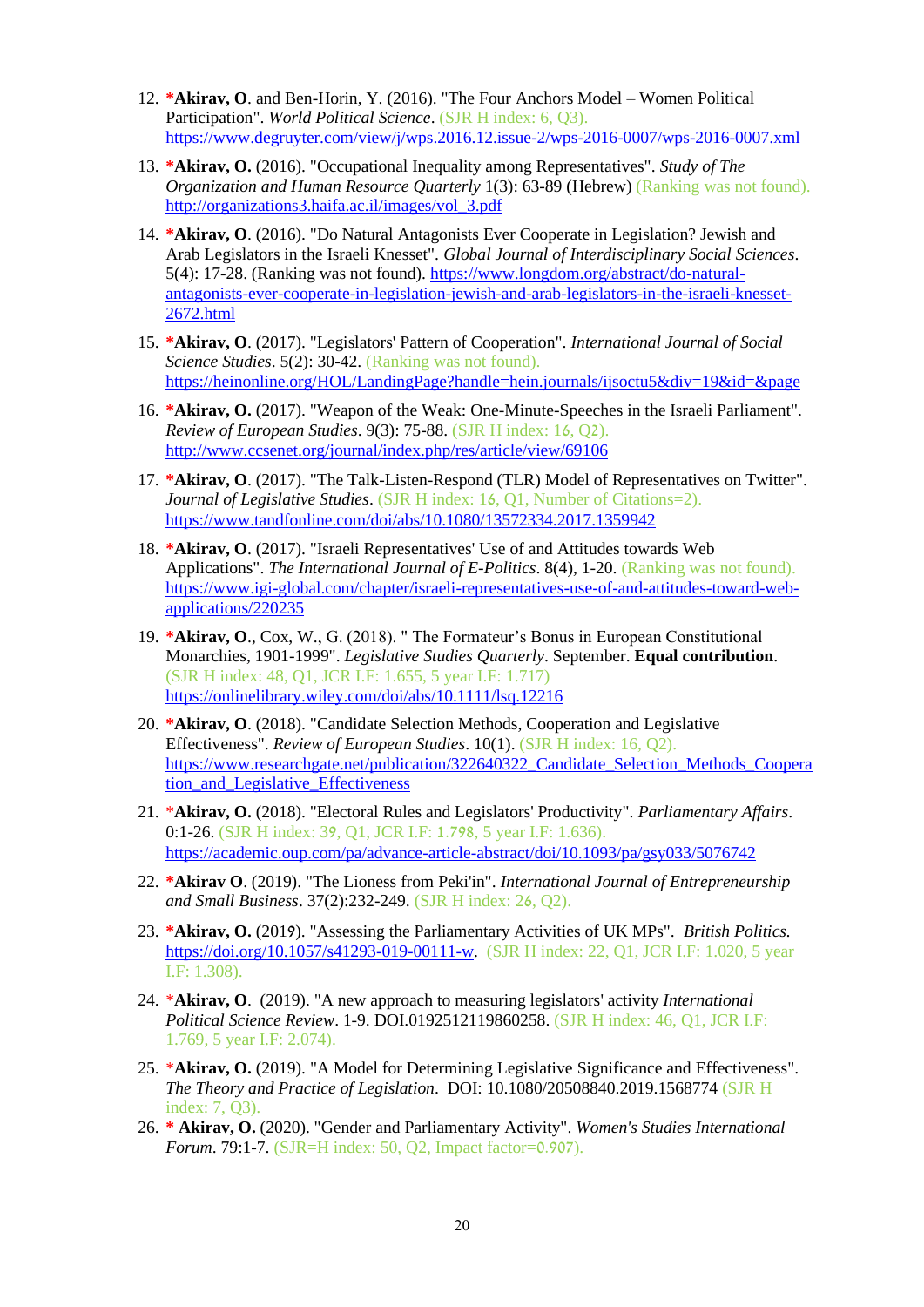- 27. \***Akirav, O.** (2020). "Measuring the Formation of a New Government: The Case of the Israeli Parliament 1949-2016". *The Journal of Legislative Studies*. DOI: 10.1080/13572334.2020.1731973. (SJR=H index: 16, Q1).
- 28. \*\***Akirav, O.** (2021). "Agenda Power Using Non-Legislative Tools". *Israel Affairs.* 27(2):351-369. (SJR=H index: 9, Q1-Cultural Studies / Q2-Political Science and International Relations, JCR I.F: 0.247). \*\* **Akirav, O.** (2020). " The Role of Joint Lists and the New Political Rhetoric in Israel, 2015-2020". *Israel Studies Review*. 35(3):111-136. (SJR H index: 4, Q1 ( Cultural Studies, History) Q2 (Sociology and Political Science). GS h5-index=5
- 29. \*\* Cohen, G., Yehuda, L., Barel-Shaked, S., Shami, L., Herscovici, A. and **Akirav, O**. (2021). The Technological Incubators Program as a growth generator of peripheral areas in Israel. *International Journal of Entrepreneurship and Small Business.* Accepted. (SJR H index: 29, Q2, GS h5-index=24, I.F=0.89)
- 30. \*\***Akirav, O**. (2021). Women's Leadership in Local Government. *Review of European Studies*. 13(1):77-90. *(SJR h index=17,*  $\overline{Q}$ *2 Google Scholar h5-index=23)*
- 31. \*\* **Akirav, O**., Herscovici, A., Yehuda, L., Barel-Shaked, S., Shami, L., and Cohen, G. (2021). Multilayered Entrepreneurship: Perspectives of Women Candidates for Mayor. *International Journal of Entrepreneurship and Small Business*. Accepted. (SJR H index: 29, Q2, GS h5-index=24, I.F=0.89)
- 32. \*\* Barel-Shaked, S., Shami, L., Herscovici, A., **Akirav, O.,** Cohen, G., and Yehuda, L. (2021). Farmers' typology in an environment of policy reform. *International Journal of Entrepreneurship and Small Business*. Accepted. (SJR H index: 29, Q2, GS h5-index=24,  $I.F=0.89$
- 33. \*\* Yehuda, L., Barel-Shaked, S., Shami, L., Cohen, G., **Akirav, O**. and Hershkovici, A. (2021). The circular, step by step - three core domains social entrepreneurship model. *International Journal of Entrepreneurship and Small Business*. Accepted. (SJR H index: 29, Q2, GS h5-index=24, I.F=0.89)
- 34. \*\* **Akirav, O.** (2021). Using Non-Legislative Tools When Legislation is Hard: A Comparison of the Canadian, UK and Israeli Parliaments. *British Politics*. 1-18. DOI. 10.1057/s41293-021- 00187-3
- 35. \*\* **Akirav, O.** (2021). The Frequency of Use of Legislative and Non- Legislative Tools in Five Countries. *Review of European Studies*. Accepted.
- 36. \*\* Shami, L., Cohen, G., **Akirav, O**., Herscovici, A., Yehuda, L., and Barel-Shaked, Shagit. (2021). Informal Self-Employment Within the Non-Observed Economy of Israel. *International Journal of Entrepreneurship and Small Business*. Accepted.

#### **Revise and Resubmit**

37. \*\*Shomer, Y., Rasch, BE and **Akirav, O** (2021). "Termination of Parliamentary Governments: Revised Definitions and Implications for Government Duration". *West European Politics*. (SJR=Q1, Impact Factor=3.338).

#### **B. Articles or Chapters in Scientific Books**

#### **Published**

- 38. **Akirav, O**., Cox, W., G., and McCubbins, D.M. (2009). Agenda Control in the Israeli Knesset during Ariel Sharon's Second Government. In: Zubida, H. and Mekelberg, D. (eds.), *Sixty Years of Israeli Democracy: Reality and Vision*. pp. 41-64*.* (Hebrew). (2a) Equal contribution.
- 39. **Akirav, O**. (2010). Political Participation in Local Level: Representatives' activities. In: A. Brichta, E. Vigoda-Gadot, and G. Pade (eds.), *City and State in Israel: Local Government towards the 7th Decade*. Carmel Publishing in collaboration with 'State and Society' Journal: Jerusalem, pp. 129-180. (Hebrew).
- 40. **Akirav, O.** (2011). Legislators' Productivity. In: Zubida, H. and Mekelberg, D. (eds.), *Dynamics of Changes: Israeli Politics in Transition*. pp. 71-92. (Hebrew).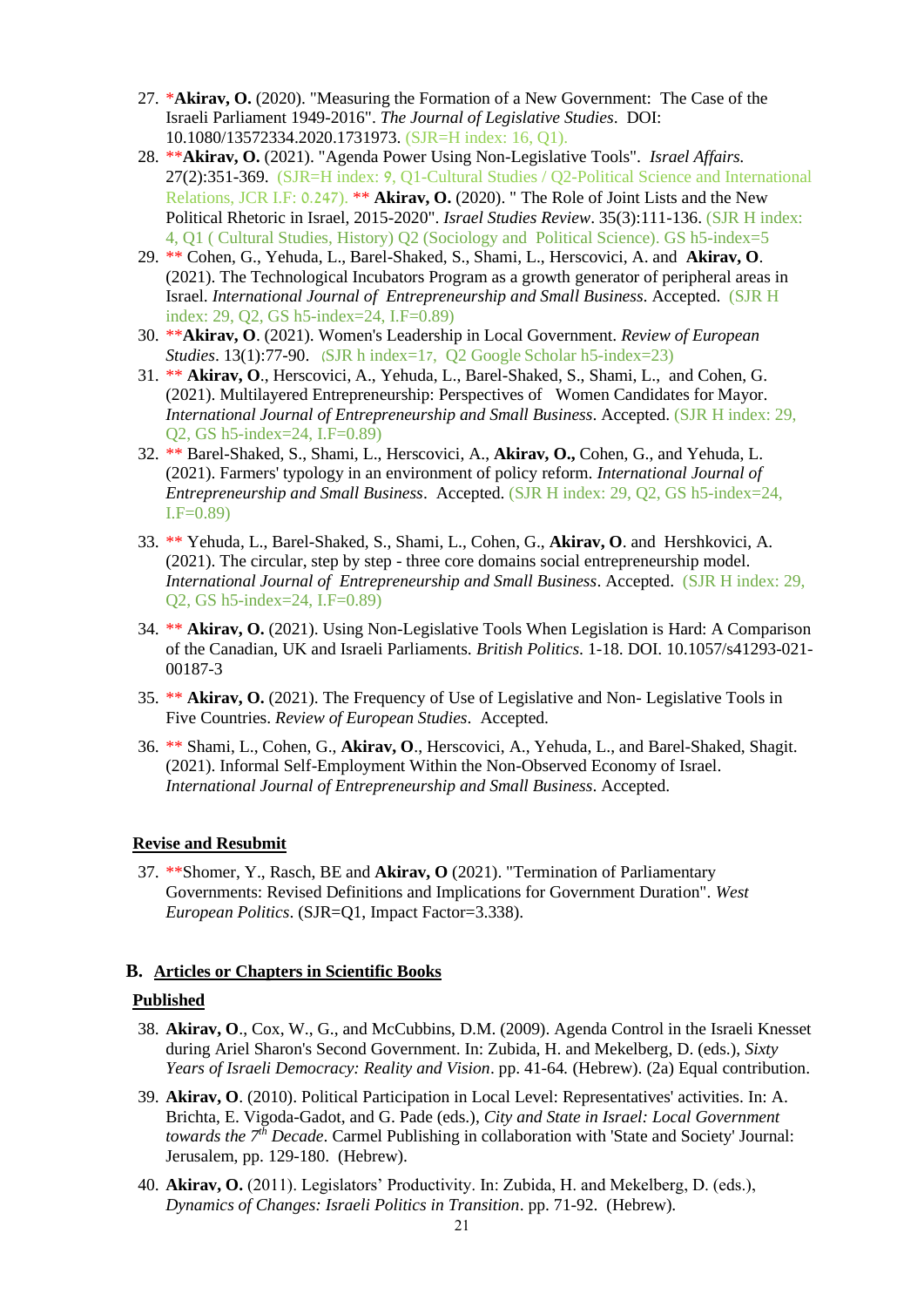- 41. **Akirav, O.** (2011). Preliminary Framework for Significant Legislation". In Frenkel, D.A. (ed.), 2013, *Public Law and Social Human Rights*. Athens Institute for Education and Research (ATINER).
- 42. **\*Akirav, O**. and Ben-Horin, Y. (2015). "Can You Hear my Voice? From Civil Participation to Political Participation". In Beeri, E. and Razin, E. (eds). *Local Democracy in Israel.*  Floersheimer Studies, The Hebrew University. pp.164-189. (Hebrew). (Two anonymous reviewers). Lead researcher
- 43. \*\* Shami, L. and **Akirav, O.** (2021). The Political Economy of Religion and Labor*. Handbook of Labor, Human Resources and Population Economics.* Springer Publication.
- 44. \*\* **Akirav, O.** and Cohen, G. (2021). Traditional Food and Self-employed Artisans in the Druze villages. *Artisan and handicraft entrepreneurship*. Springer Publication.
- 45. \*\* **Akirav, O**. Dana, L.P. Degen, A.A. Galperin, B. and Medzini, M. (2021). The context for Business in Israel. Chapter 20, pp. 405-448. Accepted.

#### **D***.* **Articles in Conference Proceedings**

#### **Published**

- 46. **Akirav, O**. (2006). The primaries and their effect on the behavior of elected representatives in the 13th Knesset. International Political Science Association (IPSA) Conference. Fukuoka, Japan.
- 47. **Akirav, O.** (2007). How the lobby for the reduction of social disparity influences the executive administration. Midwest Political Science Association (MPSA) 65<sup>th</sup> Annual Conference. Chicago, USA.
- 48. **Akirav, O.** (2009). Setting the agenda by motions: Comparison between Israel and England. European Consortium for Political Research (ECPR) 37<sup>th</sup> Joint Sessions and Workshops. Lisbon, Portugal.
- 49. **Akirav, O.** (2010). Hard times in one-minute speeches: The case of the Israeli Parliament. American Political Science Association (APSA) Annual Conference. Washington DC, USA.
- 50. **Akirav, O.** (2011). From legislative productivity to legislators' productivity. Midwest Political Science Association (MPSA) 69th Annual Conference. Chicago, USA.
- 51. **\*Akirav, O.** (2012). Position taking by opposition members in the Israeli Parliament 2000- 2005. The Inaugural General Conference of the ECPR Standing Group on Parliaments. Dublin, Ireland.
- 52. **\*Akirav, O**. (2012). Position taking by opposition members in the Israeli Parliament 2005- 2011. IPSA – XXII World Congress of Political Science. Madrid, Spain.
- 53. **\*Akirav, O.** (2013). Cooperation strategies MPs use to initiate and co-sponsor bills. ECPR Joint Sessions of Workshops. Mainz, Germany.
- 54. **\*Akirav, O**. (2014). Transparency and accountability in legislatures: The case of the 2013 elections in Israel. IPSA - World Congress of Political Science. Montreal, Canada.
- 55. **\*Akirav, O.** (2014).Legislators in a changing digital world. ECPR General Conference. Glasgow, Scotland.
- 56. **\*Akirav, O**. (2015). Come on, let's tweet again like we did last summer. American Political Science Association (APSA) Annual Conference. San Francisco, USA.
- 57. **\*Akirav, O.** and Rasch, BH. (2017). Fragmented party systems and flexible governments: Investiture rules and government formation in Israel. ECPR General Conference. Oslo, Norway. Equal contribution.
- 58. \* Shomer, Y., Rasch, BE and **Akirav, O**. (2018). The inflated measures of governmental instability. American Political Science Association (APSA) Annual Conference. Boston, USA. Equal contribution